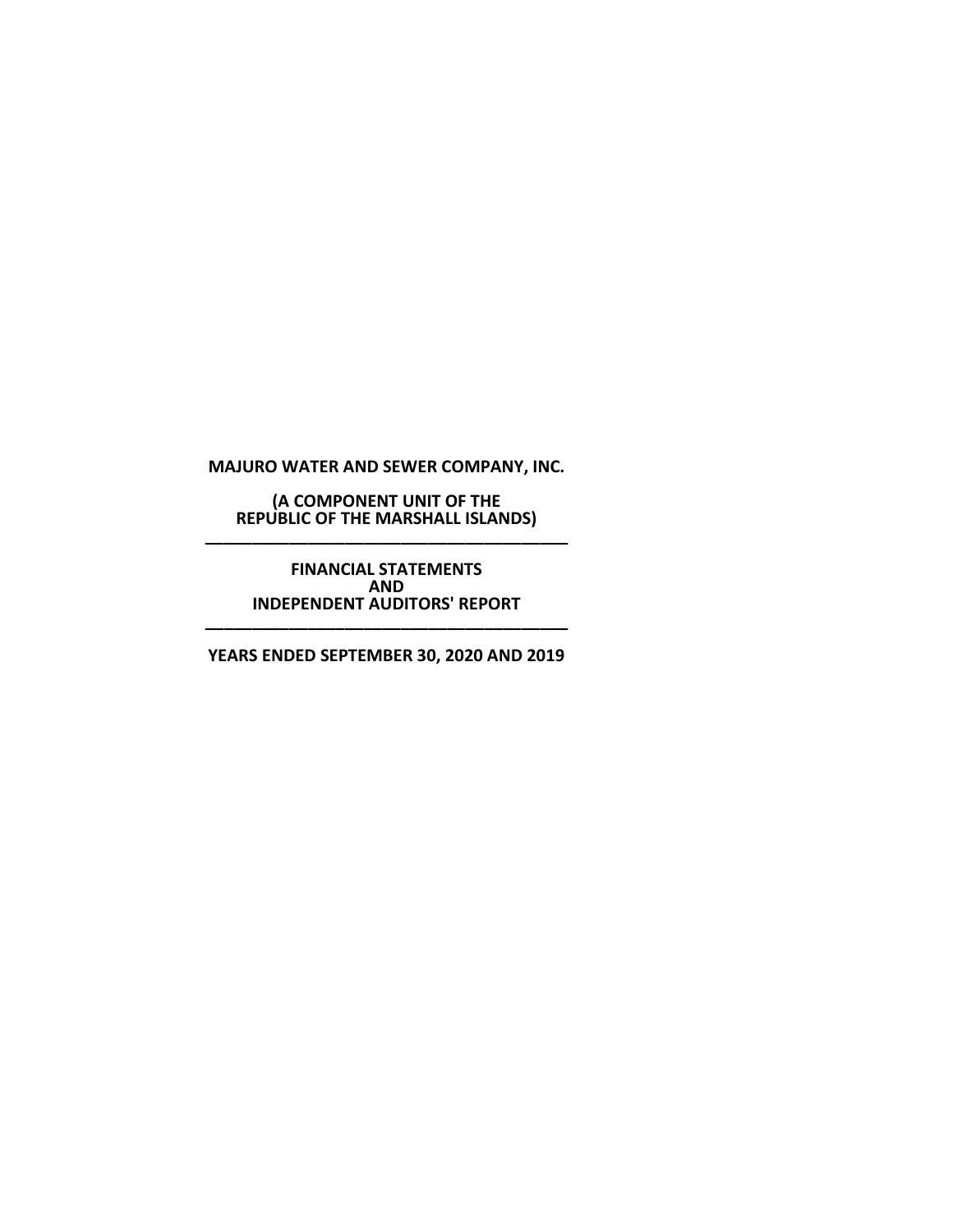Years Ended September 30, 2020 and 2019 Table of Contents

|      |                                                                                                                                                                                                                             | Page No. |
|------|-----------------------------------------------------------------------------------------------------------------------------------------------------------------------------------------------------------------------------|----------|
| ı.   | <b>INDEPENDENT AUDITORS' REPORT</b>                                                                                                                                                                                         | 1        |
| ΙΙ.  | <b>MANAGEMENT'S DISCUSSION AND ANALYSIS</b>                                                                                                                                                                                 | 3        |
| III. | <b>FINANCIAL STATEMENTS:</b>                                                                                                                                                                                                |          |
|      | <b>Statements of Net Position</b>                                                                                                                                                                                           | 9        |
|      | Statements of Revenues, Expenses and Changes in Net Position                                                                                                                                                                | 10       |
|      | <b>Statements of Cash Flows</b>                                                                                                                                                                                             | 11       |
|      | <b>Notes to Financial Statements</b>                                                                                                                                                                                        | 12       |
| IV.  | INDEPENDENT AUDITORS' REPORT ON COMPLIANCE WITH<br><b>LAWS AND REGULATIONS</b>                                                                                                                                              |          |
|      | Independent Auditors' Report on Internal Control Over<br>Financial Reporting and on Compliance and Other Matters<br>Based on an Audit of Financial Statements Performed in<br>Accordance with Government Auditing Standards | 23       |
|      | Unresolved Prior Year Findings                                                                                                                                                                                              | 25       |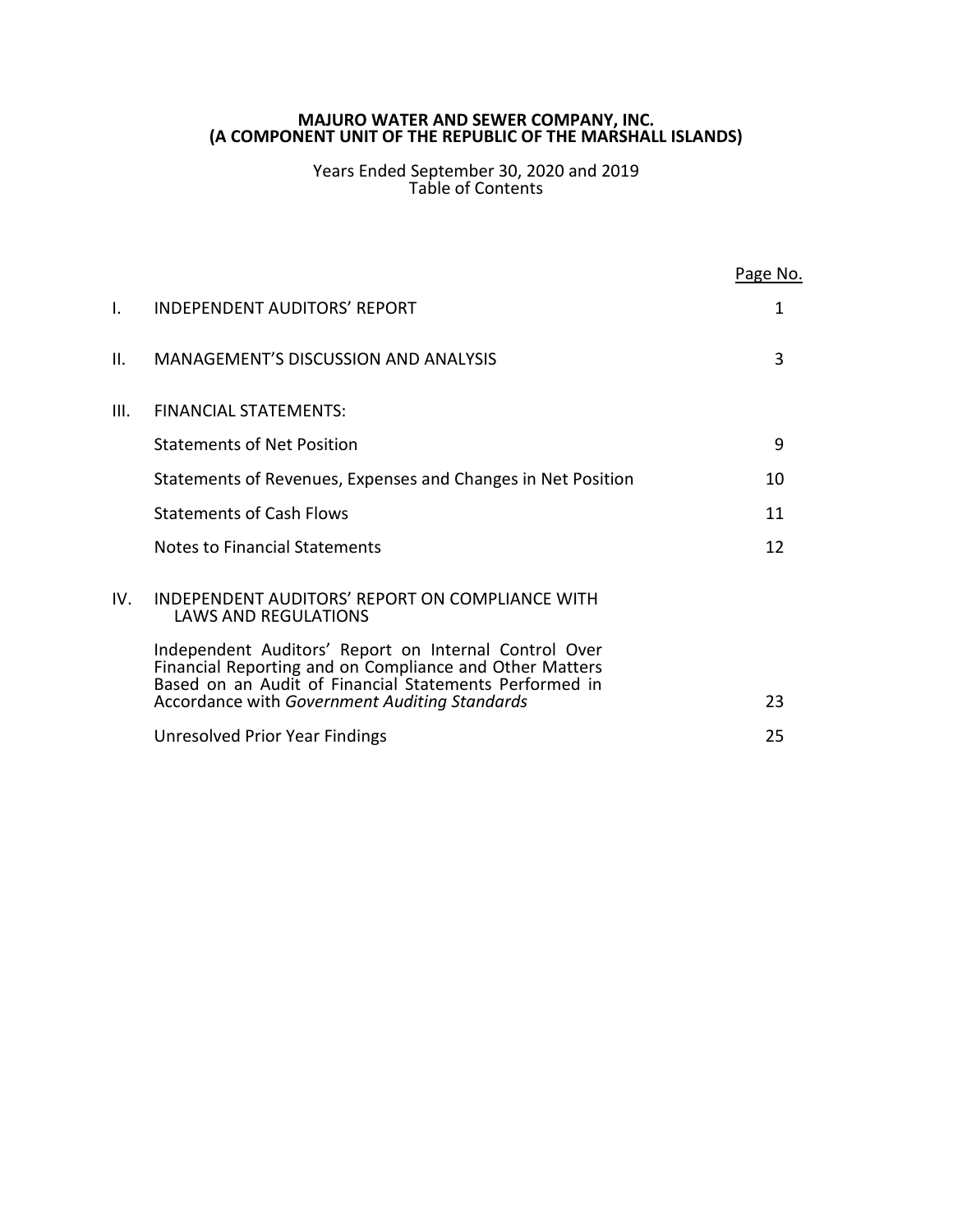# **Deloitte.**

Deloitte & Touche LLP 361 South Marine Corps Drive Tamuning, GU 96913-3973 USA

Tel: +1 (671) 646-3884 Fax: +1 (671) 649-4265

www.deloitte.com

# **INDEPENDENT AUDITORS' REPORT**

Board of Directors Majuro Water and Sewer Company, Inc.:

# **Report on the Financial Statements**

We have audited the accompanying financial statements of Majuro Water and Sewer Company, Inc. (MWSC), a component unit of the Republic of the Marshall Islands, which comprise the statements of net position as of September 30, 2020 and 2019, and the related statements of revenues, expenses and changes in net position and of cash flows for the years then ended, and the related notes to the financial statements.

# *Management's Responsibility for the Financial Statements*

Management is responsible for the preparation and fair presentation of these financial statements in accordance with accounting principles generally accepted in the United States of America; this includes the design, implementation, and maintenance of internal control relevant to the preparation and fair presentation of financial statements that are free from material misstatement, whether due to fraud or error.

# *Auditors' Responsibility*

Our responsibility is to express an opinion on these financial statements based on our audits. We conducted our audits in accordance with auditing standards generally accepted in the United States of America and the standards applicable to financial audits contained in *Government Auditing Standards,* issued by the Comptroller General of the United States. Those standards require that we plan and perform the audit to obtain reasonable assurance about whether the financial statements are free from material misstatement.

An audit involves performing procedures to obtain audit evidence about the amounts and disclosures in the financial statements. The procedures selected depend on the auditor's judgment, including the assessment of the risks of material misstatement of the financial statements, whether due to fraud or error. In making those risk assessments, the auditor considers internal control relevant to the entity's preparation and fair presentation of the financial statements in order to design audit procedures that are appropriate in the circumstances, but not for the purpose of expressing an opinion on the effectiveness of the entity's internal control. Accordingly, we express no such opinion. An audit also includes evaluating the appropriateness of accounting policies used and the reasonableness of significant accounting estimates made by management, as well as evaluating the overall presentation of the financial statements.

We believe that the audit evidence we have obtained is sufficient and appropriate to provide a basis for our audit opinion.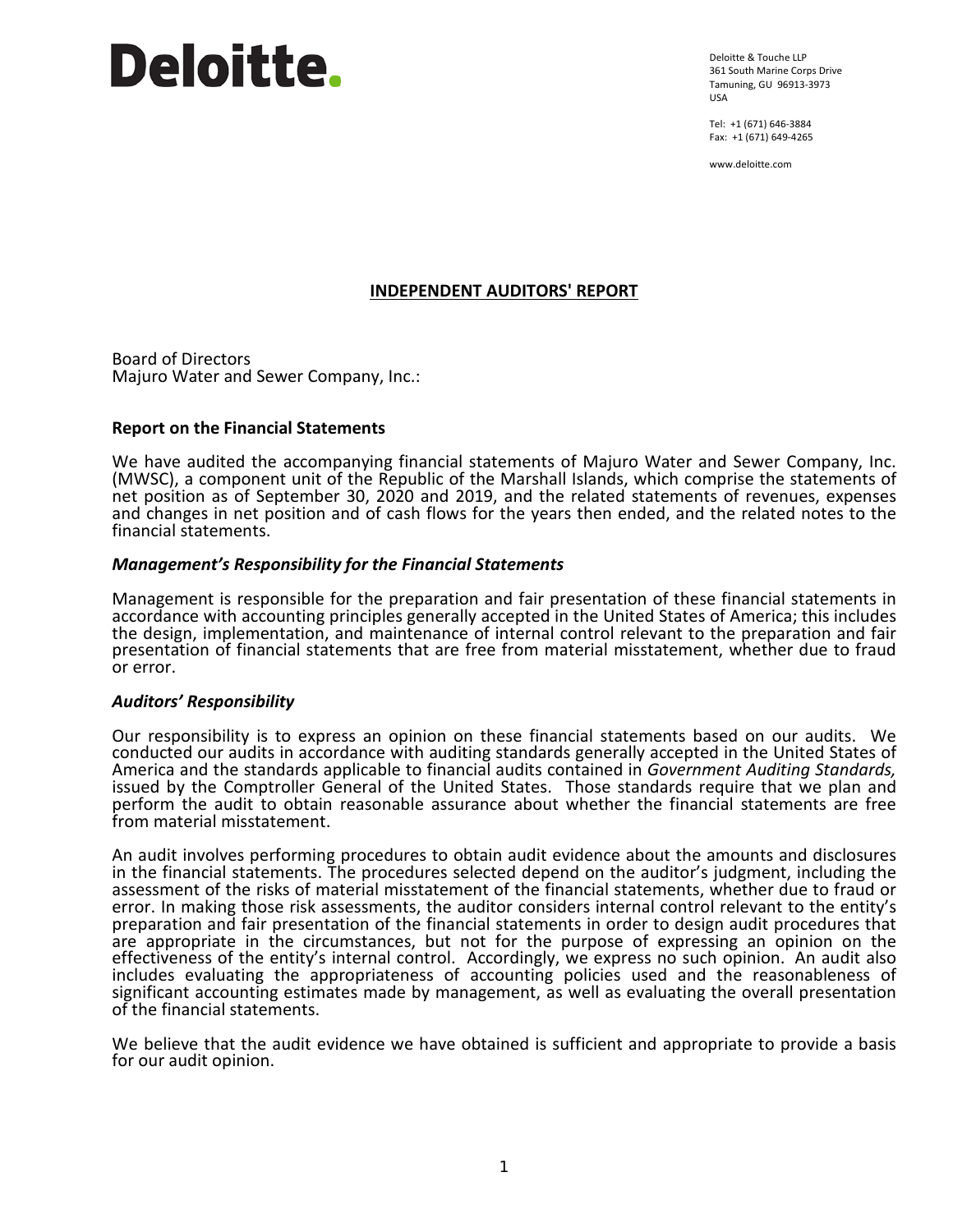# Deloitte.

# *Opinion*

In our opinion, the financial statements referred to above present fairly, in all material respects, the financial position of MWSC as of September 30, 2020 and 2019, and the results of its operations and its cash flows for the years then ended in accordance with accounting principles generally accepted in the United States of America.

# *Emphasis of Matters*

#### *Going Concern*

The accompanying financial statements have been prepared assuming that MWSC will continue as a going concern. As discussed in Note 10 to the financial statements, MWSC's recurring losses from operations raise substantial doubt about its ability to continue as a going concern. Management's plans concerning these matters are also discussed in Note 10 to the financial statements. The financial statements do not include any adjustments that might result from the outcome of this uncertainty.

# *COVID-19*

As discussed in Note 11 to the financial statements, MWSC determined that the COVID-19 pandemic may negatively impact its business, results of operations and net position. MWSC is unable to reasonably estimate its ultimate financial impact.

Our opinion is not modified with respect to these matters.

# *Other Matters*

# *Required Supplementary Information*

Accounting principles generally accepted in the United States of America require that the Management's Discussion and Analysis on pages 3 through 8 be presented to supplement the financial statements. Such information, although not a part of the financial statements, is required by the Governmental Accounting Standards Board who considers it to be an essential part of financial reporting for placing the financial statements in an appropriate operational, economic, or historical context. We have applied certain limited procedures to the required supplementary information in accordance with auditing standards generally accepted in the United States of America, which consisted of inquiries of management about the methods of preparing the information and comparing the information for consistency with management's responses to our inquiries, the financial statements, and other knowledge we obtained during our audit of the financial statements. We do not express an opinion or provide any assurance on the information because the limited procedures do not provide us with sufficient evidence to express an opinion or provide any assurance.

# **Other Reporting Required by** *Government Auditing Standards*

In accordance with *Government Auditing Standards*, we have also issued our report dated October 14, 2021, on our consideration of MWSC's internal control over financial reporting and on our tests of its compliance with certain provisions of laws, regulations, contracts, and grant agreements and other matters. The purpose of that report is solely to describe the scope of our testing of internal control over financial reporting and compliance and the results of that testing, and not to provide an opinion on the effectiveness of MWSC's internal control over financial reporting or on compliance. That report is an integral part of an audit performed in accordance with *Government Auditing Standards* in considering MWSC's internal control over financial reporting and compliance.

Jackel

October 14, 2021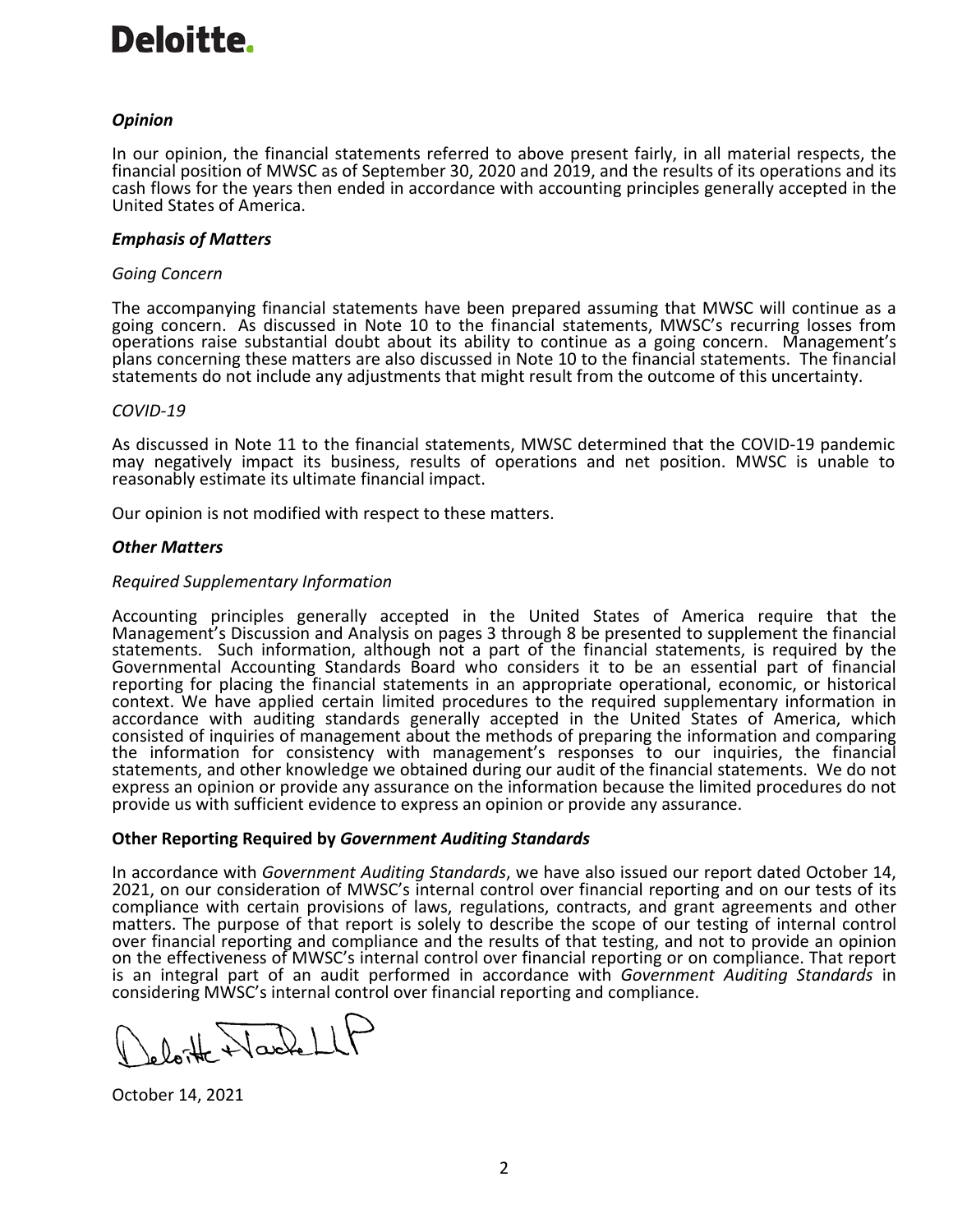Management's Discussion and Analysis Years Ended September 30, 2020 and 2019

# **FINANCIAL HIGHLIGHTS**

MWSC's net position increased by \$259,965 in 2020 compared to a decrease of \$326,335 in 2019.

Total net operating revenues decreased by \$312,355 from \$1,305,003 in 2019 to \$992,648 in 2020. Within the operating revenues, utility billings decreased by \$142,987 from \$1,076,706 in 2019 to \$933,719 in 2020. Hook-ups and delivery billings decreased by \$38,552 from \$340,656 in 2019 to<br>\$302,104 in 2020. The significant decrease in revenue is due to illegal water hookups, leakage in the water system and less demand in water bulk deliveries also played a role in decreasing billing activities.<br>Furthermore, there has been an additional \$246,808 allowance provided for uncollectable accounts in 2020 compared with \$119,350 in 2019.

Operating expenses increased by \$39,085 from \$1,742,812 in 2019 to \$1,781,897 in 2020. The main contributing factor for the increase in operating expenses is an increase in electricity expense of \$38.388. freight and handling expense of \$29,355, insurance expense of \$22,337, licenses, fees and taxes expense of \$12,598, spare parts expense of \$10,572, office supplies expense of \$5,865, contractual services expense of \$5,690, and repairs and maintenance expense of \$1,458.

The Statement of Cash Flows net increase in cash was \$174,188 in 2020 compared with a net decrease of \$443,734 in 2019. The operating activities of MWSC resulted in a net cash outflow of \$382,237 in 2020 compared to a net cash outflow of \$236,543 in 2019. Cash flows provided by noncapital financing activities amounted to \$609,102 in 2020 compared with \$111,474 in 2019 while cash flows used for capital and related financing activities amounted to \$52,677 in 2020 compared with \$318,665 in 2019.

#### **FINANCIAL ANALYSIS OF MWSC**

#### **Net Position**

The statement of net position and the statement of revenues, expenses and changes in net position provide an indication of MWSC's financial condition. MWSC's net position reflects the difference between assets and liabilities. An increase in net position over time typically indicates an improvement in financial condition. A summary of MWSC's Statements of Net Position for 2020 compared to 2019 and 2018 is presented below:

|                                            | 2020            |     | 2019        |   | \$ Change<br>2020-2019 | % Change<br>2020-2019 | 2018            |
|--------------------------------------------|-----------------|-----|-------------|---|------------------------|-----------------------|-----------------|
| Assets:                                    |                 |     |             |   |                        |                       |                 |
| Current and other assets                   | \$<br>1,489,902 | - S | 852,196     | Ŝ | 637,706                | 74.8%                 | \$<br>1,007,978 |
| Capital assets                             | 1,379,990       |     | 1,497,649   |   | (117,659)              | (7.9)%                | 1,532,746       |
| Total assets                               | 2,869,892       |     | 2,349,845   |   | 520,047                | 22.1%                 | 2,540,724       |
| Liabilities:                               |                 |     |             |   |                        |                       |                 |
| Current and other liabilities              | 3,520,238       |     | 3,260,156   |   | 260,082                | 8.0%                  | 3,124,700       |
| Net position:<br>Net investment in capital |                 |     |             |   |                        |                       |                 |
| assets                                     | 1,379,990       |     | 1,497,649   |   | (117, 659)             | (7.9)%                | 1,532,746       |
| Restricted                                 | 105,008         |     | 165,261     |   | (60, 253)              | $(36.5)\%$            | 604,242         |
| Unrestricted                               | (2, 135, 344)   |     | (2,573,221) |   | 437,877                | $(17.0)\%$            | (2,720,964)     |
| Total net position                         | (650,346)       |     | (910, 311)  |   | 259,965                | $(28.6)\%$            | (583, 976)      |

# **Summary Statements of Net Position**

As of September 30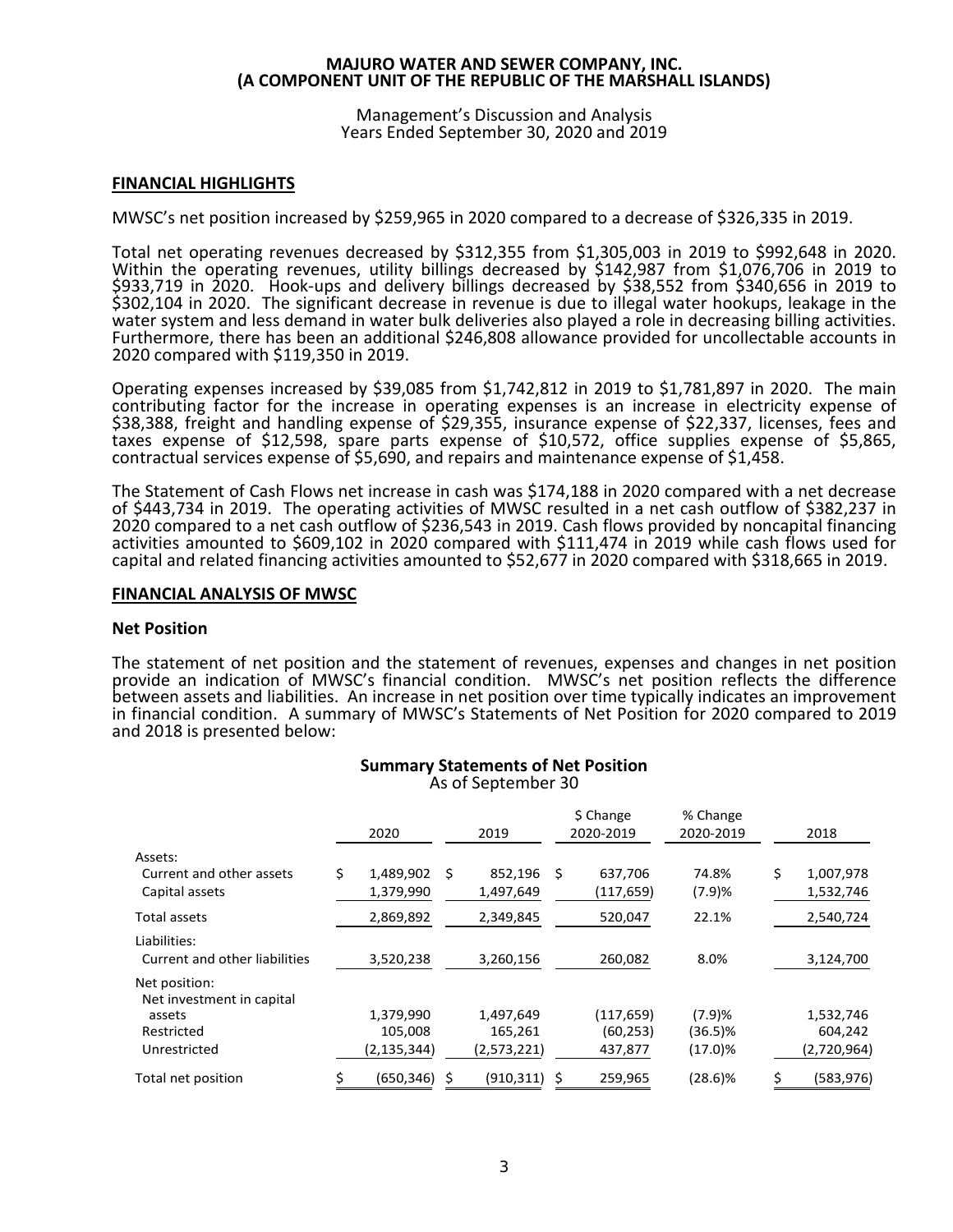Management's Discussion and Analysis Years Ended September 30, 2020 and 2019

#### **Net Position, Continued**

As indicated above, total assets increased by \$520,047 from \$2,349,845 in 2019 to \$2,869,892 in 2020. \$766,157, an increase in cash of \$174,188 from \$146,283 in 2019 to \$320,471 in 2020, and an increase in net receivables of \$68,107 from \$179,326 in 2019 to \$247,433 in 2020 offset by a decrease in prepaid expenses of \$97,829 from \$146,062 in 2019 to \$48,233 in 2020.

Total liabilities reflect an increase of \$260,082 from \$3,260,156 in 2019 to \$3,520,238 in 2020. The increase was primarily the result of an increase in payables to affiliates, which increased primarily because of an increase in liabilities for MWSC electricity bills owed to Marshalls Energy Company.

# **Change in Net Position**

The net position increased by \$259,965 from a net position deficit of \$910,311 in 2019 to \$650,346 in 2020. A summary of MWSC's Statements of Revenues, Expenses, and Changes in Net Position for 2020 compared to 2019 and 2018 is presented below:

#### **Summary Statements of Revenues, Expenses and Changes in Net Position** Years Ended September 30

|                        |   |           |   |            |   | \$ Change  | % Change    |   |            |
|------------------------|---|-----------|---|------------|---|------------|-------------|---|------------|
|                        |   | 2020      |   | 2019       |   | 2020-2019  | 2020-2019   |   | 2018       |
| Operating:             |   |           |   |            |   |            |             |   |            |
| Operating revenues     | S | 992,648   | S | 1,305,003  | S | (312, 355) | $(23.9)\%$  | Ş | 1,025,115  |
| Operating expenses     |   | 1,781,897 |   | 1,742,812  |   | 39,085     | 2.2%        |   | 1,942,550  |
| Operating loss         |   | (789,249) |   | (437, 809) |   | (351, 440) | 80.3%       |   | (917, 435) |
| Nonoperating:          |   |           |   |            |   |            |             |   |            |
| Nonoperating revenues  |   | 757,902   |   | 111,474    |   | 646,428    | 579.9%      |   | 238,325    |
|                        |   | (31,347)  |   | (326, 335) |   | 294,988    | (90.4)%     |   | (679, 110) |
| Capital contributions  |   | 291,312   |   |            |   | 291,312    | 100.0%      |   | 418,678    |
| Change in net position |   | 259,965   |   | (326,335)  |   | 586,300    | $(179.7)\%$ |   | (260, 432) |

The statement of revenues, expenses and changes in net position identifies various revenue and expense items that impact the change in net position.

As indicated above, MWSC's operating revenues decreased by \$312,355 from \$1,305,003 in 2019 to<br>\$992,648 in 2020. The decrease in revenue consists of a decrease in utility billings of \$142,987 from 2019 to 2020, hook-up and deliveries of \$38,552 from 2019 to 2020, and other operating revenues of<br>\$3,358 from 2019 to 2020. Net revenues were also impacted a corresponding bad debts expense, which increased by \$127,458 from 2019 to 2020.

Nonoperating revenues represent operating subsidies and grants received. MWSC received operating subsidies of \$757,902 in 2020 compared with \$111,474 in 2019. Of these amounts, \$135,525 and \$89,051, respectively, were rece Infrastructure Sector Grant for capital upgrade projects with the remaining amounts received from other donor governments through RepMar, namely \$622,377 in 2020 and \$22,423 in 2019 from the Republic of China Taiwan. The grants received in 2020 of \$622,377 are to fund the upgrade of existing Saltwater and Sanitary Sewer Pump S Stations, Water Treatment Plant C, Water Treatment Plant A and Safety Tools and Equipment.

In addition, MWSC was the recipient of capital contributions of \$291,312 in 2020 from the U.S. Department of the Interior under separate technical assistance grant programs. No capital contributions were received in 2019.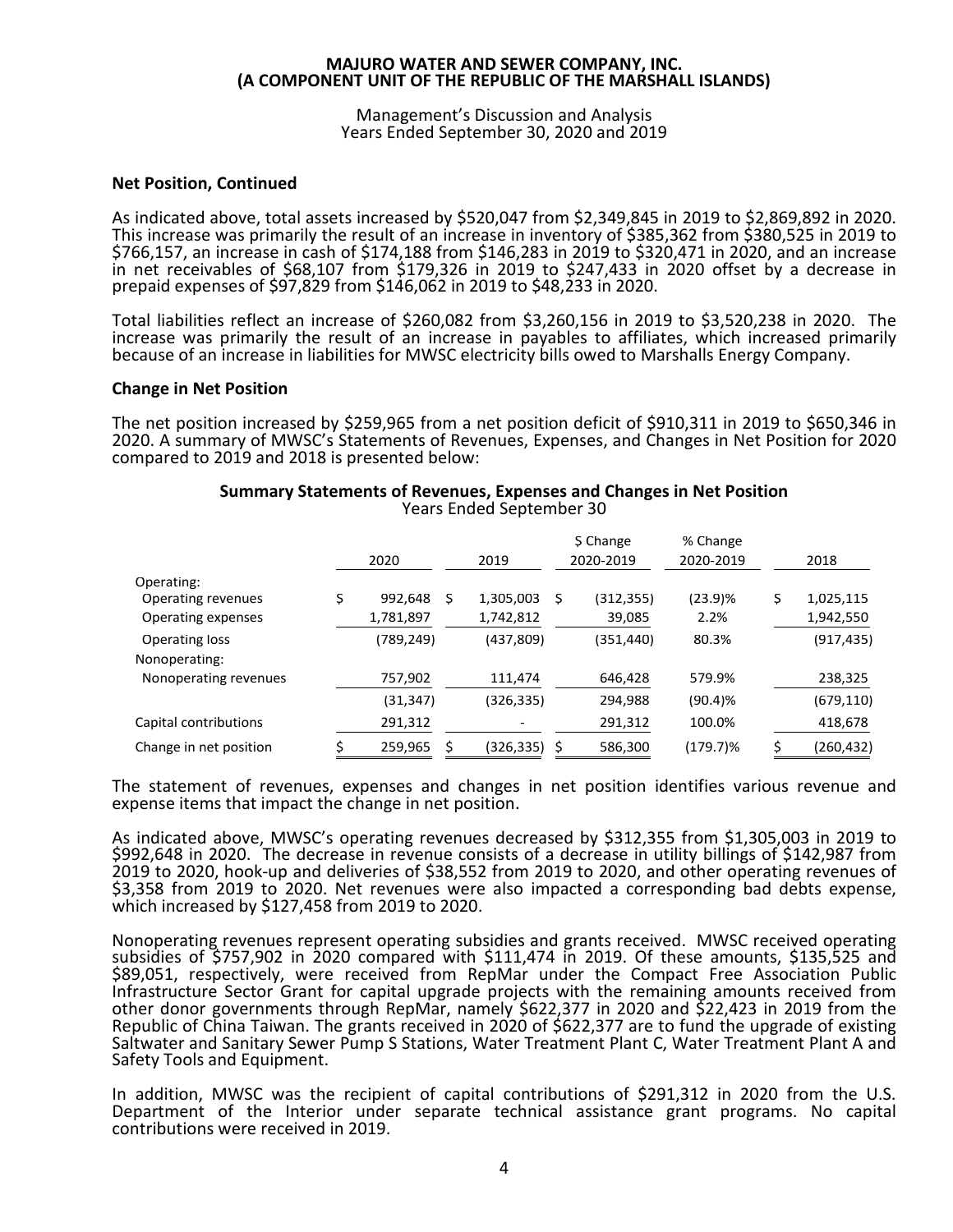Management's Discussion and Analysis Years Ended September 30, 2020 and 2019

# **Change in Net Position, Continued**

Below is the summary of the major components of operating revenues in 2020 compared to 2019 and 2018.

| <b>Summary of Revenues by Component</b><br>Years Ended September 30 |  |
|---------------------------------------------------------------------|--|
|                                                                     |  |

|                                                                  |   | 2020                        |   | 2019                          | S Change<br>2020-2019              | % Change<br>2020-2019                  |   | 2018                           |
|------------------------------------------------------------------|---|-----------------------------|---|-------------------------------|------------------------------------|----------------------------------------|---|--------------------------------|
| Revenues:<br>Utility billings<br>Hook-up and deliveries<br>Other | S | 933,719<br>302,104<br>3,633 | S | 1,076,706<br>340,656<br>6,991 | (142,987)<br>(38, 552)<br>(3, 358) | $(13.3)\%$<br>$(11.3)\%$<br>$(48.0)\%$ | S | 1,036,386<br>190,297<br>10,738 |
| Uncollectible accounts                                           |   | 1,239,456<br>(246,808)      |   | 1,424,353<br>(119,350)        | (184,897)<br>(127,458)             | $(13.0)\%$<br>106.8%                   |   | 1,237,421<br>(212,306)         |
| Net revenues                                                     |   | 992,648                     |   | 1,305,003                     | (312,355)                          | (23.9)%                                |   | 1,025,115                      |

The graph below shows the major components of operating revenues for 2020 compared with the years 2014 to 2019.



Operating expenses increased by \$39,085 from \$1,742,812 in 2019 to \$1,781,897 in 2020. Below is the summary of the major components of operating expenses in 2020 compared to 2019 and 2018:

#### **Summary of Expenses by Component** Years Ended September 30

|                    | 2020          |     | 2019      |    | \$ Change<br>2020-2019 | % Change<br>2020-2019 | 2018          |
|--------------------|---------------|-----|-----------|----|------------------------|-----------------------|---------------|
| Expenses:          |               |     |           |    |                        |                       |               |
| Salaries and wages | \$<br>698,272 | - S | 712,395   | -S | (14,123)               | (2.0)%                | \$<br>692,923 |
| Depreciation       | 354,040       |     | 353,762   |    | 278                    | 0.1%                  | 383,883       |
| Electricity        | 320,792       |     | 282,404   |    | 38,388                 | 13.6%                 | 471,207       |
| Spare parts        | 80,321        |     | 69,749    |    | 10,572                 | 15.2%                 | 90,979        |
| POL                | 42,846        |     | 72.114    |    | (29, 268)              | (40.6)%               | 53,507        |
| <b>Others</b>      | 285,626       |     | 252,388   |    | 33,238                 | 13.2%                 | 250,051       |
|                    | 1,781,897     |     | 1,742,812 |    | 39,085                 | 2.2%                  | 1,942,550     |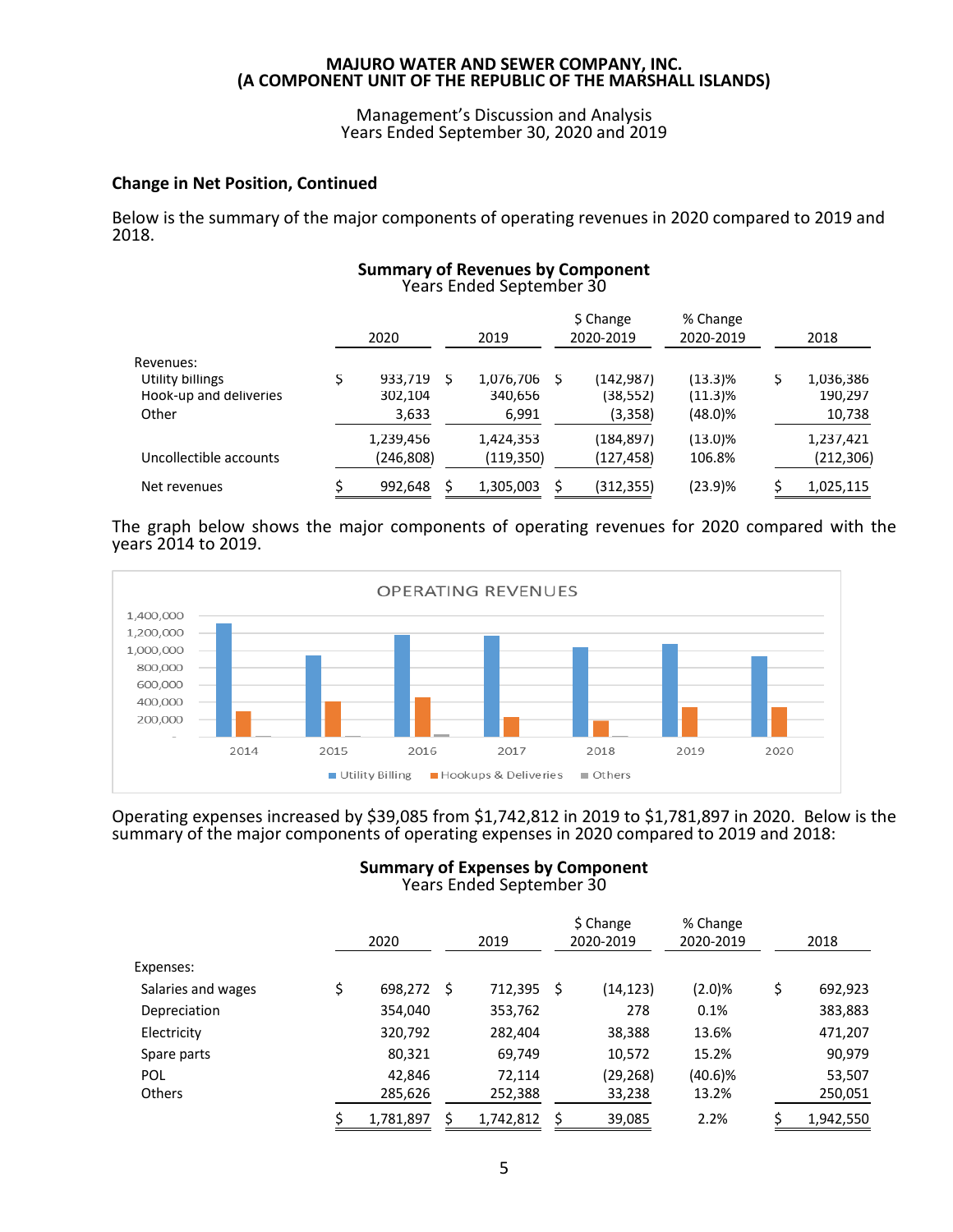Management's Discussion and Analysis Years Ended September 30, 2020 and 2019

# **Change in Net Position, Continued**

The graph below shows the major components of operating expenses for 2020 compared with the years 2014 to 2019.



Management Discussion and Analysis for the ended September 30, 2019 is set forth in MWSC's report on the audit of the financial statements, which is dated August 18, 2020. Such Management's Discussion and an Analysis explains the major factors impacting the 2019 financial statements and can be obtained from MWSC's General Manager via the contact information below.

# **CAPITAL ASSETS AND DEBT**

Net capital assets decreased by \$117,659 in 2020 as a result of the acquisition of machinery and equipment of \$207,108 and office equipment of \$29,273 less accumulated depreciation for the year of \$354,040. A summary of MW below.

#### **Summary of Capital Assets** As of September 30

|                                   | 2020        | 2019        | S Change<br>2020-2019    | % Change<br>2020-2019 | 2018        |
|-----------------------------------|-------------|-------------|--------------------------|-----------------------|-------------|
| Vehicles                          | 272,686     | 272,686 S   |                          | 0.0%                  | 255,173     |
| Machinery and equipment           | 2,085,971   | 1,878,863   | 207,108                  | 11.0%                 | 1,584,519   |
| Office equipment                  | 266,936     | 237,663     | 29,273                   | 12.3%                 | 230,855     |
| <b>Buildings and improvements</b> | 952,501     | 952,501     | $\overline{\phantom{a}}$ | 0.0%                  | 952,501     |
|                                   | 3,578,094   | 3,341,713   | 236,381                  | 7.1%                  | 3,023,048   |
| Accumulated depreciation          | (2,198,104) | (1,844,064) | (354, 040)               | 19.2%                 | (1,490,302) |
|                                   | 1,379,990   | 1,497,649   | (117, 659)               | (7.9)%                | 1,532,746   |

Additional information on MWSC's capital assets is disclosed within note 4 to the accompanying financial statements. MWSC did not incur and has no related long-term debt.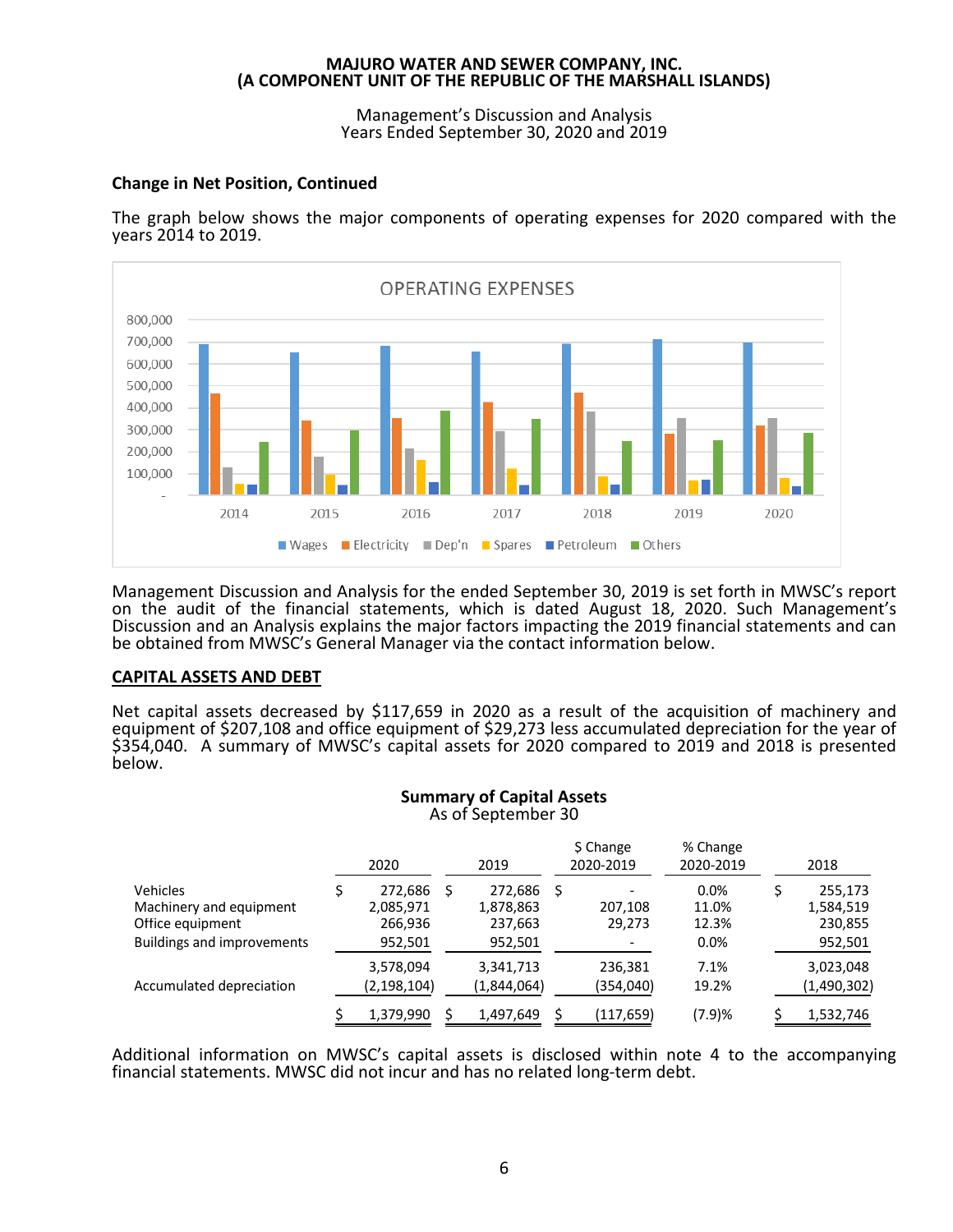Management's Discussion and Analysis Years Ended September 30, 2020 and 2019

# **FUTURE OUTLOOK ON SUSTAINABILITY**

Future sustainability for Majuro Water and Sewer Company will require three major changes:

- 1. Increase in our customer base. Currently we have some 1,651 water customers and 2,535 sewer customers out of a possible 4,186. Increasing our customer base without having to major expansions to our assets will mean a significant increase in revenue without proportional increase in operating costs. Encouraging new customers will require a concerted long-term community awareness and educational program to have them understand the value and benefits to connecting to our water and sewer system.
- 2. Renovate and repair water, sewer and saltwater assets to improve reliability, consequently, service to our customers.
- 3. Tariff reform to recognize the cost of operating the business and to recognize inflation since the last tariff adjustment was 14 years ago. MWSC will prepare tariff reform proposal based on present and future needs for Board approval.

The Marshall Islands is currently not being directly impacted by the current COVID-19 pandemic being experienced elsewhere worldwide. On October 28, 2020, one confirmed case was identified in the Marshall Islands that was subsequently isolated and contained. On November 17, 2020, an additional three cases were identified and which were isolated and contained. No community transmission has been identified and, as such, MWSC have been able to continue operations as usual. In the event that community transmission occurs, we expect MWSC to feel the impact of such though delayed hook-ups and delivery of water and as result, reliance on RepMar for operational subsidies.

# **MWSC'S FOCUS IN THE COMING YEAR**

MWSC's focus in the coming year are the following:

- 1. Utilize available funding from ADB to begin project preparation for the following projects:
	- a. MWSC's Non Revenue Water Improvement Plan. This plan will improve MWSC's capability to capture lost revenue in our water system and will provide MWSC with a water balance on the system.
	- b. Establishing an asset management and GIS system. With the objective of accurate and reliable information about the location, condition and performance of its assets.
	- c. Macerator Facility/Rehab of Pump Station No. 1. This facility will provide a physical treatment of sewage streams and output to the newly rebuilt outfall in Delap. Large solids will macerated into smaller particles for easier/better dispersion of outfall.
- 2. Establishing a Statement of Corporate Intent that will cover current fiscal year and the next two fiscal years.
- 3. Establishing a Business Plan that will cover current fiscal year and the next two fiscal years.
- 4. Hire an Attorney to collect long outstanding debts and other legal issues.
- 5. TAP Grant awarded from DOI will be used to:
	- a. Procure professional services that will provide mapping and or to rectifying imagery and plan metrics for all of Majuro for GIS base map.
	- b. Acquisition of GPS equipment and training.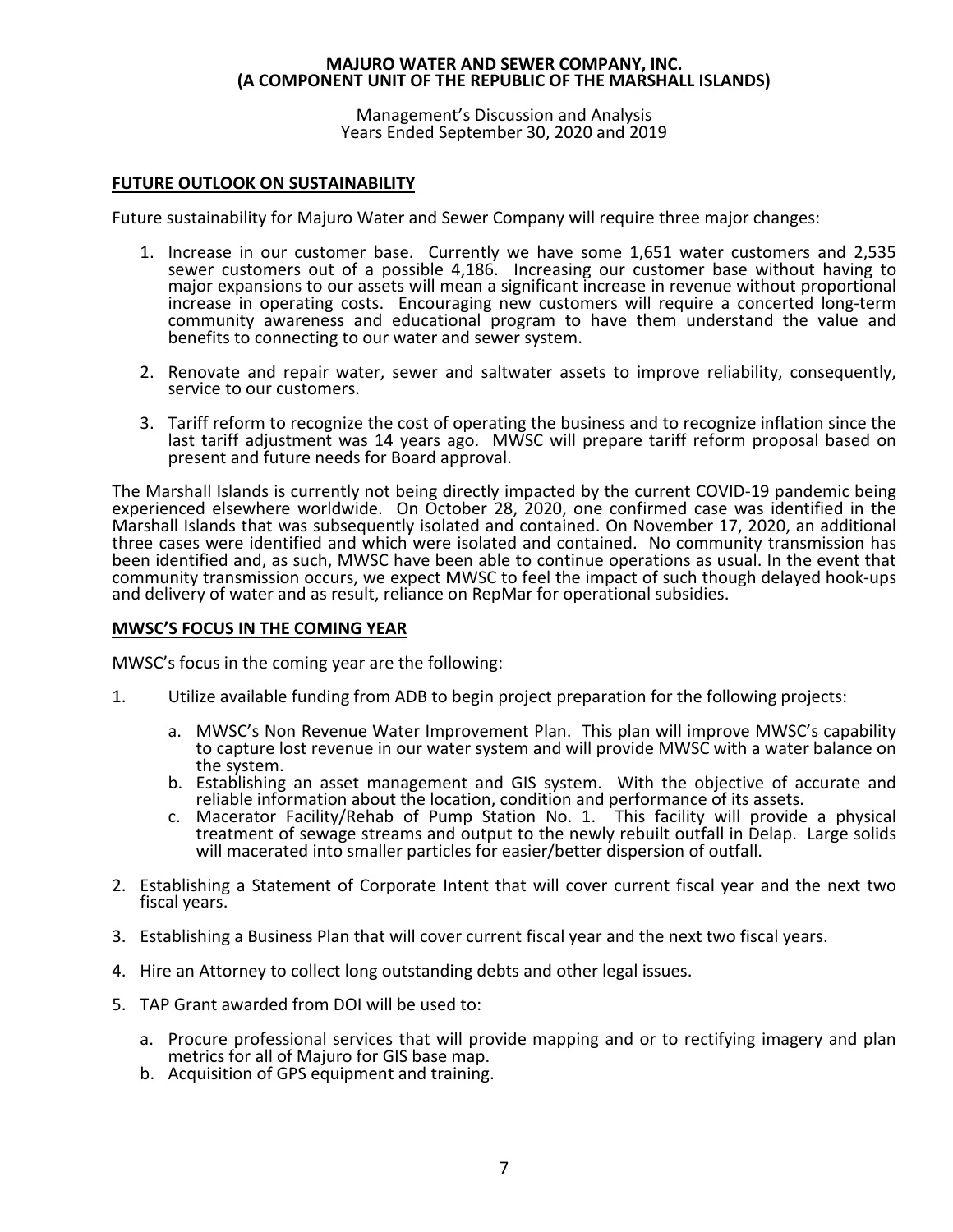Management's Discussion and Analysis Years Ended September 30, 2020 and 2019

# **MWSC'S FOCUS IN THE COMING YEAR, CONTINUED**

- 6. MAP Grant awarded from DOI will be used for Sanitation Cleaning Program
- 7. JICA Water Project

# **ADDITIONAL FINANCE INFORMATION**

The discussion and analysis is designed to provide MWSC's financial operations and financial condition. Should the reader have questions regarding the information included in this report or wish to request additional financial information, please contact the Majuro Water & Sewer Company, Inc. General Manager at P.O. Box 1751 Majuro, MH m 96960.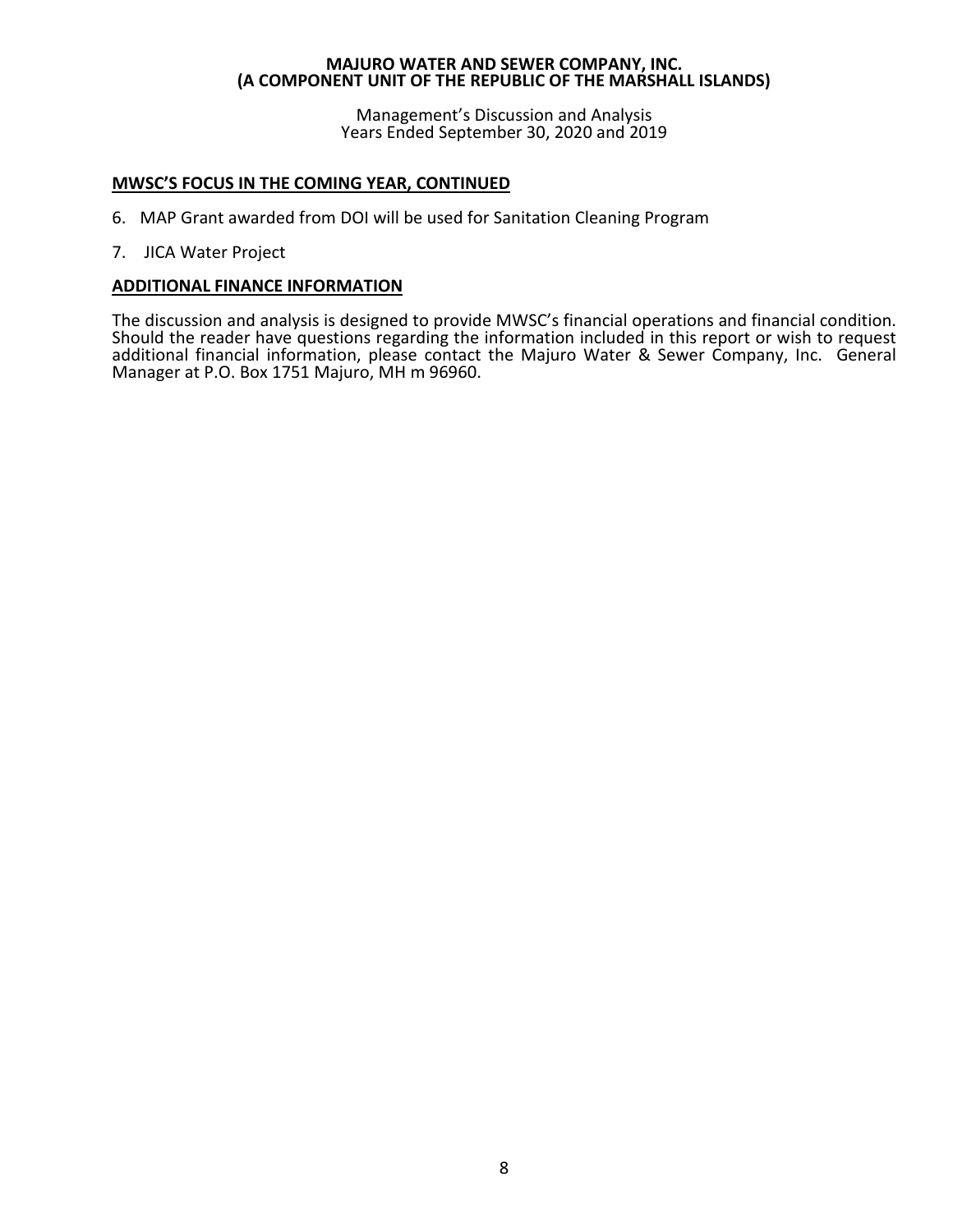# Statements of Net Position September 30, 2020 and 2019

|                                        | 2020               | 2019                      |
|----------------------------------------|--------------------|---------------------------|
| <b>ASSETS</b>                          |                    |                           |
| Current assets:                        |                    |                           |
| Cash                                   | \$                 | 320,471 \$<br>146,283     |
| Receivables:                           |                    |                           |
| Utility                                | 2,270,098          | 2,156,115                 |
| <b>Affiliates</b>                      | 160,312            | 104,724                   |
| Grants                                 | 148,800            |                           |
| Other                                  | 28,631             | 32,087                    |
|                                        | 2,607,841          | 2,292,926                 |
| Less allowance for doubtful accounts   | (2,360,408)        | (2, 113, 600)             |
|                                        | 247,433            | 179,326                   |
| Inventory                              | 766,157            | 380,525                   |
| Prepaid expenses                       | 48,233             | 146,062                   |
| Total current assets                   | 1,382,294          | 852,196                   |
| Noncurrent assets:                     |                    |                           |
| Deposits for capital asset acquistions | 107,608            |                           |
| Capital assets, net                    | 1,379,990          | 1,497,649                 |
| <b>Total noncurrent assets</b>         | 1,487,598          | 1,497,649                 |
|                                        | \$.                | 2,349,845<br>2,869,892 \$ |
| <b>LIABILITIES AND NET POSITION</b>    |                    |                           |
| <b>Current liabilities:</b>            |                    |                           |
| Accounts payable                       | \$                 | 139,949 \$<br>153,677     |
| Payable to affiliates                  | 3,250,866          | 2,991,690                 |
| Unearned revenue                       | 86,935             | 62,921                    |
| Other accrued liabilities              | 42,488             | 51,868                    |
| <b>Total current liabilities</b>       | 3,520,238          | 3,260,156                 |
| Commitment and contingencies           |                    |                           |
| Net position:                          |                    |                           |
| Net investment in capital assets       | 1,379,990          | 1,497,649                 |
| Restricted                             | 105,008            | 165,261                   |
| Unrestricted                           | (2, 135, 344)      | (2,573,221)               |
| Total net position                     | (650, 346)         | (910, 311)                |
|                                        | 2,869,892 \$<br>Ş. | 2,349,845                 |

See accompanying notes to financial statements.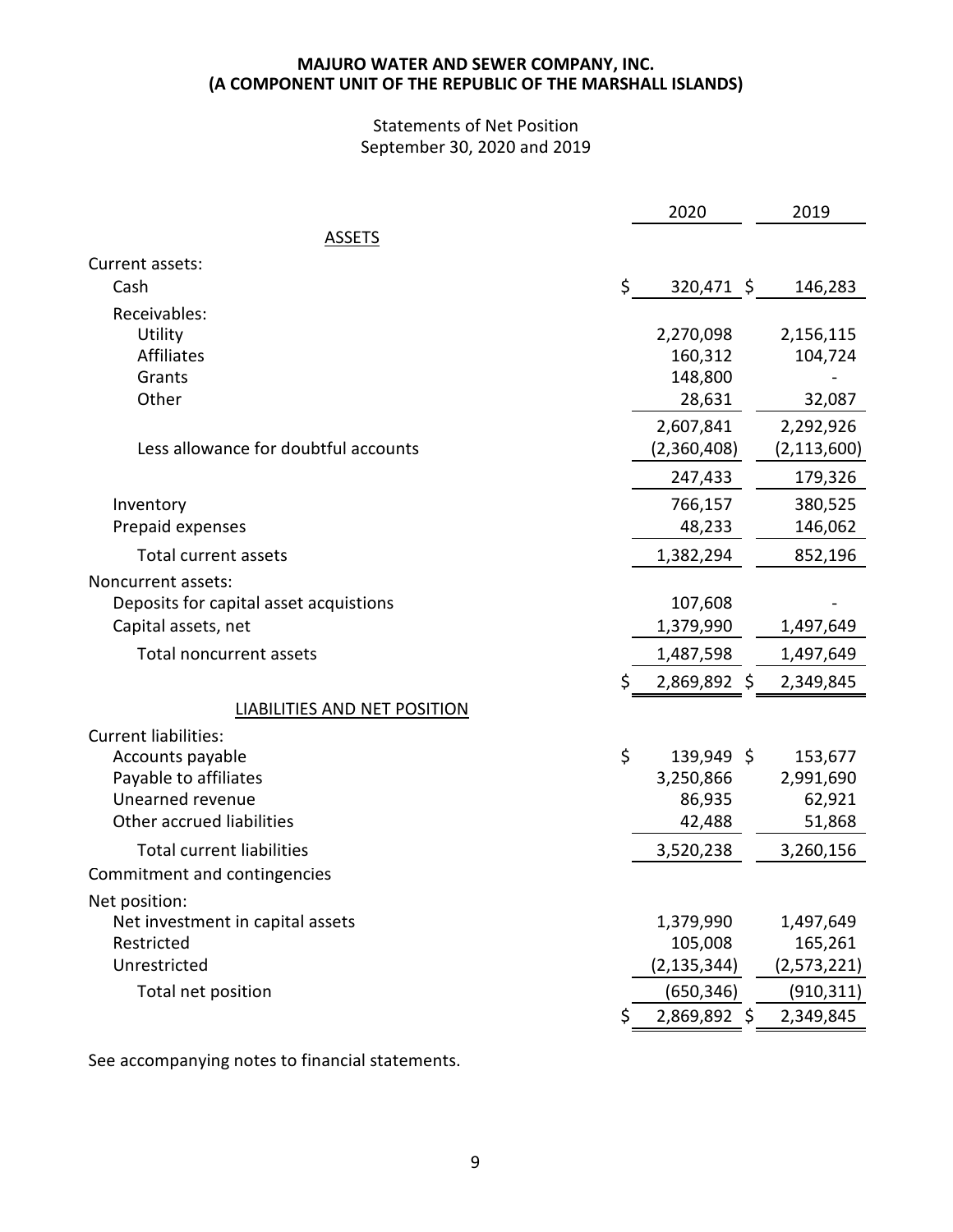# Statements of Revenues, Expenses and Changes in Net Position Years Ended September 30, 2020 and 2019

|                                   | 2020                   | 2019       |
|-----------------------------------|------------------------|------------|
| Operating revenues:               |                        |            |
| \$<br><b>Utility billings</b>     | $933,719$ \$           | 1,076,706  |
| Hook-up and deliveries            | 302,104                | 340,656    |
| Other                             | 3,633                  | 6,991      |
| Total operating revenues          | 1,239,456              | 1,424,353  |
| Less uncollectable accounts       | (246,808)              | (119, 350) |
| Total net operating revenues      | 992,648                | 1,305,003  |
| Operating expenses:               |                        |            |
| Salaries, wages and benefits      | 698,272                | 712,395    |
| Depreciation and amortization     | 354,040                | 353,762    |
| Electricity                       | 320,792                | 282,404    |
| Spare parts                       | 80,321                 | 69,749     |
| Licenses, fees and taxes          | 53,297                 | 40,699     |
| Freight and handling              | 47,808                 | 18,453     |
| Insurance                         | 46,821                 | 24,484     |
| Petroleum, oil and lubricants     | 42,846                 | 72,114     |
| Communications                    | 27,393                 | 33,244     |
| Contractual services              | 22,955                 | 17,265     |
| Office supplies                   | 21,831                 | 15,966     |
| <b>Entertainment and food</b>     | 18,456                 | 17,698     |
| Repairs and maintenance           | 8,658                  | 7,200      |
| Travel                            | 7,613                  | 28,202     |
| Chlorine                          | 6,084                  | 7,098      |
| Rental                            | 4,500                  | 20,794     |
| Uniforms                          | 992                    | 1,069      |
| Miscellaneous                     | 19,218                 | 20,216     |
| Total operating expenses          | 1,781,897              | 1,742,812  |
| <b>Operating loss</b>             | (789, 249)             | (437, 809) |
| Nonoperating revenues:            |                        |            |
| Operating subsidies from RepMar   | 757,902                | 111,474    |
| Loss before capital contributions | (31, 347)              | (326, 335) |
| Capital contributions             | 291,312                |            |
| Change in net position            | 259,965                | (326, 335) |
| Net position at beginning of year | (910, 311)             | (583, 976) |
| Net position at end of year       | $(650, 346)$ \$<br>\$. | (910, 311) |

See accompanying notes to financial statements.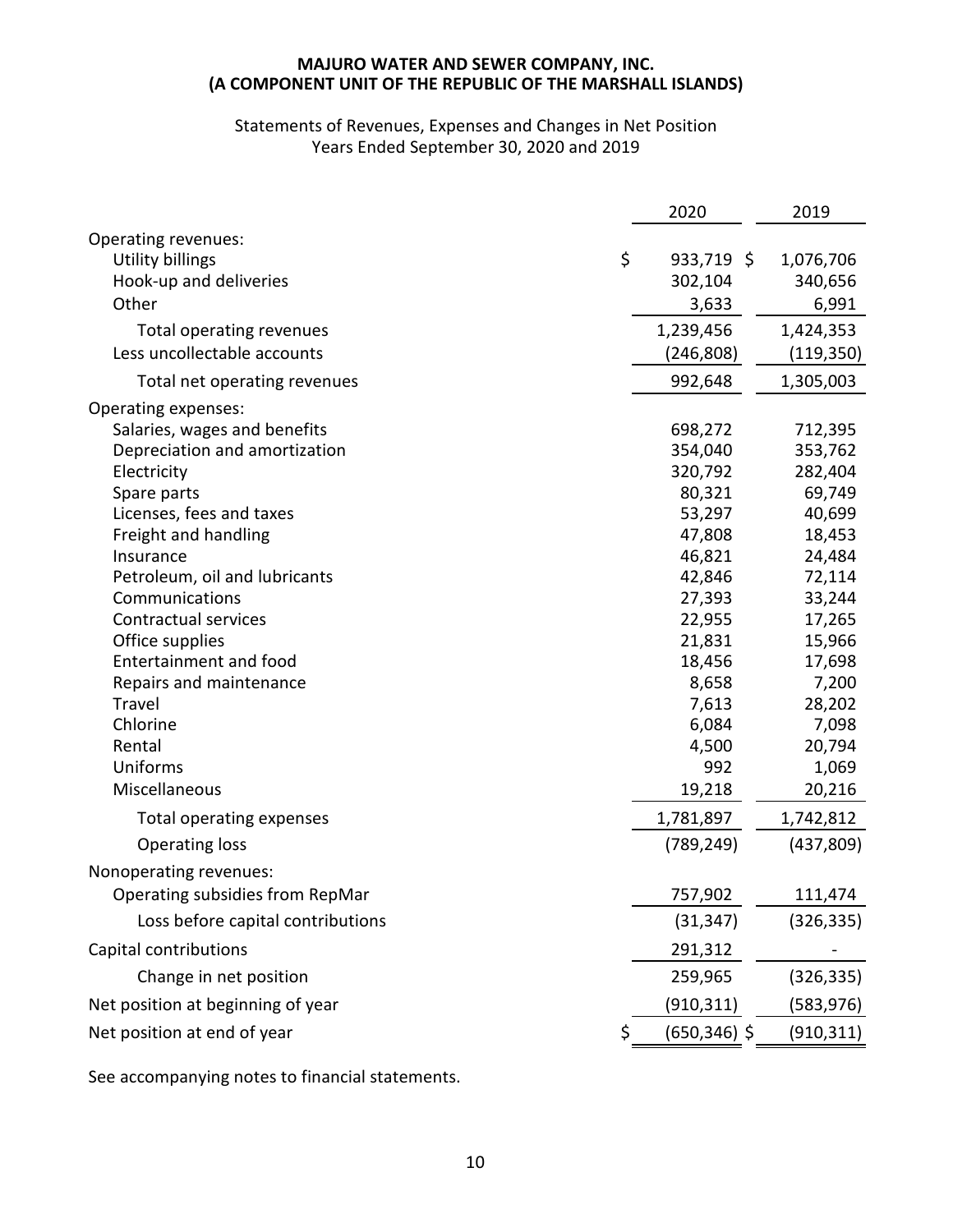# Statements of Cash Flows Years Ended September 30, 2020 and 2019

|                                                                                             | 2020                  | 2019       |
|---------------------------------------------------------------------------------------------|-----------------------|------------|
| Cash flows from operating activities:<br>Cash received from customers                       | \$<br>1,097,355 \$    | 1,225,885  |
| Cash payments to suppliers for goods and services                                           | (816, 633)            | (699, 313) |
| Cash payments to employees for services                                                     | (662, 959)            | (763, 115) |
| Net cash used for operating activities                                                      | (382, 237)            | (236, 543) |
| Cash flows from noncapital financing activities:                                            |                       |            |
| Operating grants received                                                                   | 609,102               | 111,474    |
| Cash flows from capital and related financing activities:<br>Capital contributions received | 291,312               |            |
| Acquisition of capital assets                                                               | (343,989)             | (318, 665) |
| Net cash used for capital and related financing activities                                  | (52, 677)             | (318, 665) |
| Net change in cash                                                                          | 174,188               | (443, 734) |
| Cash at beginning of year                                                                   | 146,283               | 590,017    |
| Cash at end of year                                                                         | \$<br>320,471 \$      | 146,283    |
| Reconciliation of operating loss to net cash used for operating<br>activities:              |                       |            |
| <b>Operating loss</b>                                                                       | \$<br>$(789, 249)$ \$ | (437, 809) |
| Adjustments to reconcile operating loss to net cash used for<br>operating activities:       |                       |            |
| Depreciation and amortization                                                               | 354,040               | 353,762    |
| Uncollectable accounts                                                                      | 246,808               | 119,350    |
| (Increase) decrease in assets:                                                              |                       |            |
| Receivables:                                                                                |                       |            |
| Utility                                                                                     | (113,983)             | (197, 133) |
| <b>Affiliates</b>                                                                           | (55, 588)             | (8,042)    |
| Other                                                                                       | 3,456                 | (10, 413)  |
| Inventory                                                                                   | (385, 632)            | (50, 938)  |
| Prepaid expenses                                                                            | 97,829                | (140, 776) |
| Increase (decrease) in liabilities:                                                         |                       |            |
| Accounts payable                                                                            | (13, 728)             | 48,908     |
| Payable to affiliates                                                                       | 259,176               | 71,788     |
| Unearned revenue                                                                            | 24,014                | 17,120     |
| Other accrued liabilities                                                                   | (9,380)               | (2,360)    |
| Net cash used for operating activities                                                      | \$<br>$(382, 237)$ \$ | (236, 543) |

See accompanying notes to financial statements.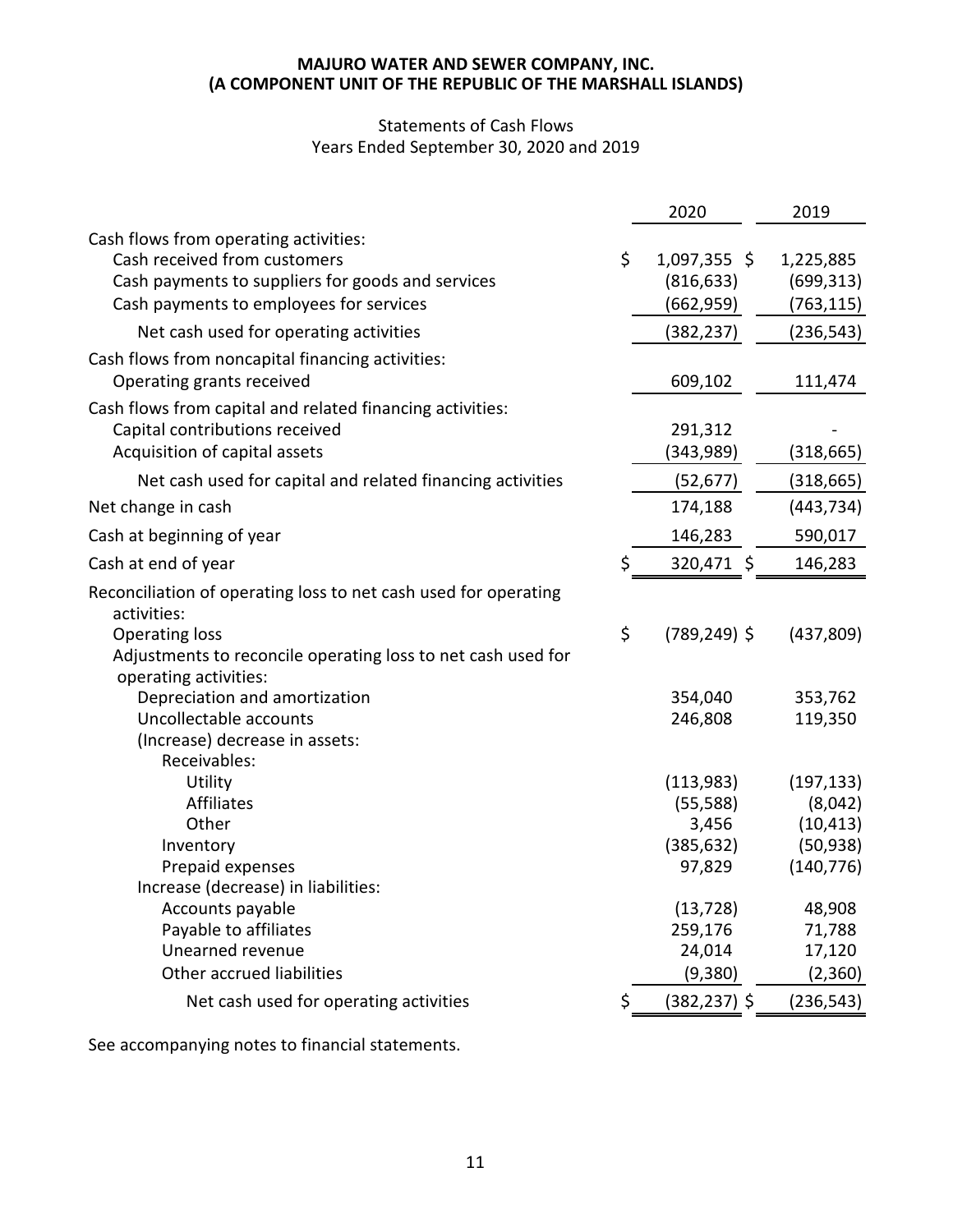Notes to Financial Statements September 30, 2020 and 2019

# (1) Organization

Majuro Water and Sewer Company, Inc. (MWSC) was granted a corporate charter by the Cabinet of the Republic of the Marshall Islands (RepMar) on January 26, 1989. MWSC's principal lines of business are predominantly the collection and distribution of fresh water and wastewater. The principal markets for the collection and distribution of fresh water and wastewater are government agencies, businesses and residential customers located on the atoll of Majuro.

An exclusive franchise to construct, maintain and operate the fresh water, wastewater and sewer system within Majuro Atoll was granted to MWSC by RepMar on March 9, 1989. Simultaneously, RepMar leased to MWSC, at no cost, the Majuro Atoll fresh water, wastewater and sewer system. The term of both the lease and the franchise was for a 10 year period commencing on March 9, 1989, and was to continue thereafter unless terminated by either party six months after written notice to the other.

On February 19, 2003, RepMar and MWSC entered into a Water and Sewer Franchise Agreement (the Agreement) to provide water and sewer service to the atoll of Majuro. The Agreement incorporates a lease agreement for MWSC to lease from RepMar the water and sewer system for a period of ten years at a rate of \$100,000 per annum, commencing three years after the lease is in effect (February 19, 2006). The Agreement also forgave loans related to the construction of the water and sewer system and transferred the water system infrastructure to RepMar. RepMar and MWSC elected to record the forgiveness of these loans, and the related transfer of the water and sewer system asset from MWSC to RepMar, during the year ended September 30, 2002.

MWSC is governed by a seven-member RMI Combined Utilities Board of Directors appointed by the Cabinet of RepMar. The RMI Combined Utilities Board of Directors also have governance over the Kwajalein Atoll Joint Utilities Resources, Inc. (KAJUR) and the Marshalls Energy Company, Inc. (MEC), which are component units of RepMar.

MWSC's financial statements are incorporated into the financial statements of RepMar as a component unit.

#### (2) Summary of Significant Accounting Policies

The accounting policies of MWSC conform to accounting principles generally accepted in the United States of America (GAAP), as applicable to governmental entities, specifically proprietary funds.

GASB Statement No. 34, *Basic Financial Statements - and Management's Discussion and Analysis - for State and Local Governments*, as amended by GASB Statement No. 37, *Basic Financial Statements - and Management's Discussion and Analysis - for State and Local Governments: Omnibus*, GASB Statement No. 38, *Certain Financial Statement Note Disclosures*, and GASB Statement No. 61, *The Financial Reporting Entity: Omnibus - an amendment of GASB Statements No. 14 and 34,* establish financial reporting standards for governmental entities, which require that management's discussion and analysis of the financial activities be included with the basic financial statements and notes and modifies certain other financial statement disclosure requirements.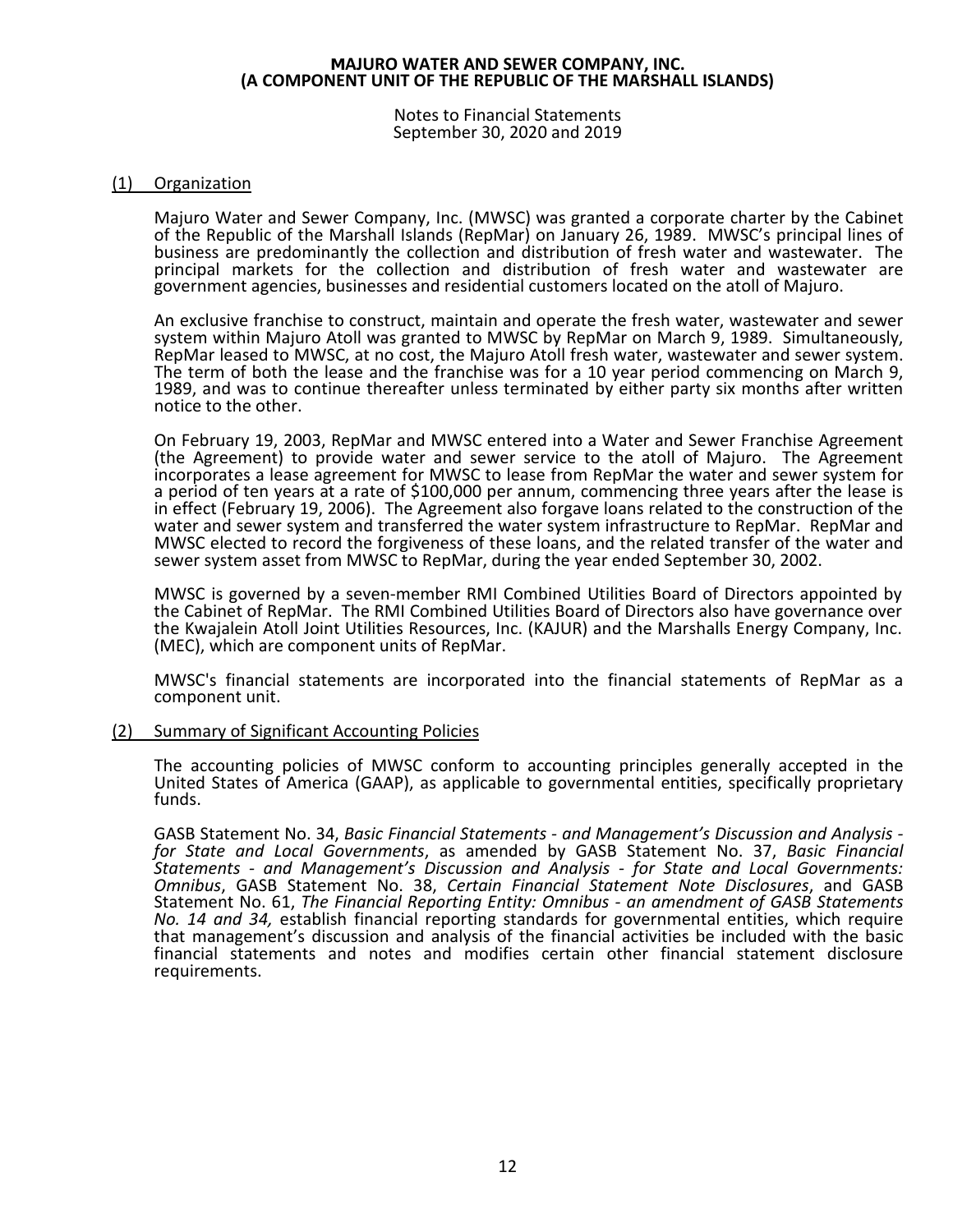Notes to Financial Statements September 30, 2020 and 2019

# (2) Summary of Significant Accounting Policies, Continued

To conform to these requirements, equity is presented in the following net position categories:

- Net investment in capital assets capital assets, net of accumulated depreciation and related debt, plus construction or improvement of those assets.
- Restricted: Nonexpendable net position subject to externally imposed stipulations that require MWSC to maintain such permanently. As of September 30, 2020 and 2019, MWSC does not have nonexpendable restricted net position. Expendable net position whose use by MWSC is subject to externally imposed stipulations that can be fulfilled by actions of MWSC pursuant to those stipulations or that expire with the passage of time. As of September 30, 2020 and 2019, MWSC has expendable net position as follows:

|                                                                                                                                                                                        |                  | 2019       |
|----------------------------------------------------------------------------------------------------------------------------------------------------------------------------------------|------------------|------------|
| Republic of the Marshall Islands:<br>Compact of Free Association Public Infrastructure Sector<br>Grants:                                                                               |                  |            |
| Majuro Water and Sewer Capital Upgrade Projects<br>U.S. Government:                                                                                                                    |                  | \$164,134  |
| U.S. Department of the Interior:<br>Airport Runway Cleanliness and Efficiency Program<br>Geospatial Asset Location and Cataloging Project<br>Water Main Repair and Restoration Program | 38,512<br>66,496 | 1,127      |
|                                                                                                                                                                                        | S <u>105,008</u> | \$ 165,261 |

 Unrestricted - net position that is not subject to externally imposed stipulations. Unrestricted net position may be designated for specific purposes by action of management or the Board of Directors or may otherwise be limited by contractual agreements with outside parties.

When both restricted and unrestricted resources are available for use for the same purpose, it is MWSC's policy to use unrestricted resources first, then restricted resources as they are needed.

#### Basis of Accounting

Proprietary funds are accounted for on a flow of economic resources measurement focus. With this measurement focus, all assets and deferred outflows of resources, and liabilities and deferred inflows of resources associated with the operation of the fund are included in the statements of net position. Proprietary fund operating statements present increases and decreases in net position. The accrual basis of accounting is utilized by proprietary funds. Under this method, revenues are recorded when earned and expenses are recorded at the time liabilities are incurred.

#### Revenue Recognition

MWSC's revenues are derived primarily from the operation of the fresh water and wastewater system. Capital grants, financing or investing related transactions are reported as non-operating revenues. Revenue is recognized on the accrual basis and is recorded upon billing when services have been completed. Sales of water are recorded as billed to customers on a monthly billing cycle basis with customer water meters being read at the end of each month. Revenue is recognized in the period the meters are read. Wastewater treatment is billed at a flat rate of \$12 per month for residential accounts and \$9 per pan for commercial and government accounts. Water delivery sales and hook-up fees are recorded when the services are provided to customers. All expenses related to operating MWSC are reported as operating expenses.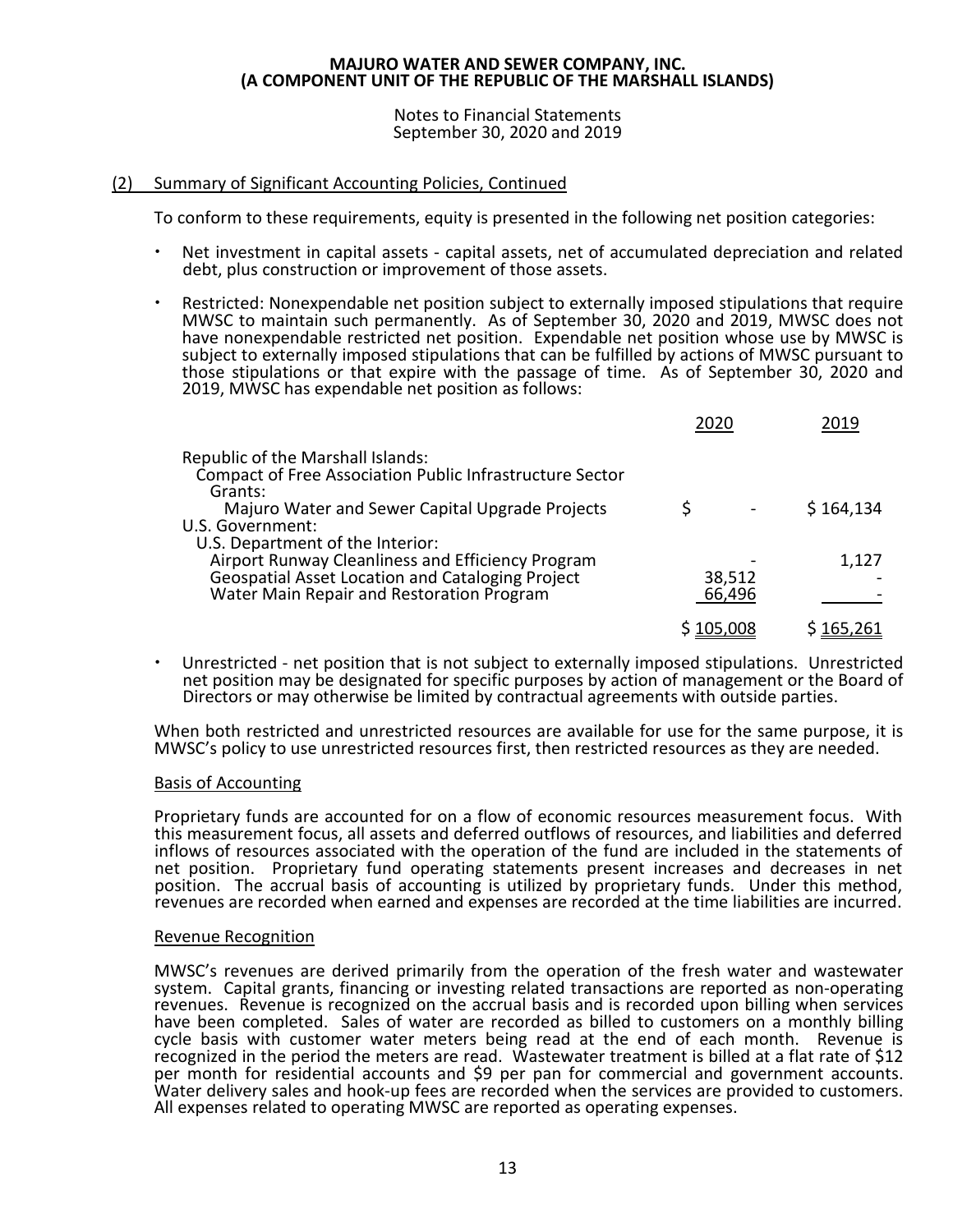Notes to Financial Statements September 30, 2020 and 2019

# (2) Summary of Significant Accounting Policies, Continued

#### Cash

Custodial credit risk is the risk that in the event of a bank failure, MWSC's deposits may not be returned to it. Such deposits are not covered by depositor insurance and are either uncollateralized or collateralized with securities held by the pledging financial institution or held by the pledging financial institution but not in the depositor-government's name. MWSC does not have a deposit policy for custodial credit risk.

For purposes of the statements of net position and of cash flows, cash is defined as cash on hand and cash held in demand accounts. As of September 30, 2020 and 2019, cash was \$320,471 and \$146,283, respectively, and the corresponding bank balances were \$339,024 and \$201,647, respectively. Of the bank balances, \$337,033 and \$197,299, respectively, are maintained in a financial institution subject to Federal Deposit Insurance Corporation (FDIC) insurance with the remaining amounts of \$1,991 and \$4,348, respectively, being maintained in a financial institution<br>not subject to depository insurance. As of September 30, 2020 and 2019, bank deposits in the not subject to depository insurance. As of September 30, 2020 and 2019, bank deposits in the<br>amount \$250,000 and \$197,299, respectively, were FDIC insured. MWSC does not require collateralization of its cash deposits; therefore, deposit levels in excess of FDIC coverage are uncollateralized. Accordingly, these deposits were exposed to custodial credit risk. MWSC has not experienced any losses in such accounts and management believes it is not exposed to any significant credit risk on its deposits.

#### **Receivables**

All receivables are due from government agencies, businesses and individuals located on Majuro Atoll and are interest free and uncollateralized. The allowance for uncollectible accounts is stated at an amount which management believes will be adequate to absorb possible losses on accounts receivable that may become uncollectible based on evaluations of the collectability of these accounts and prior collection experience. Management determines the adequacy of the allowance for uncollectible accounts based upon review of the aged accounts receivable. The allowance is established through a provision for bad debts charged to expense. Bad debts are written off against the allowance on the specific identification method.

#### Inventory

Inventory consists of spare parts and is valued at the lower of cost (first-in, first-out) or market (net realizable value).

#### Prepaid Expenses

Certain payments made to vendors or persons for goods and services reflect costs applicable to future accounting periods and are recorded as prepaid expenses.

#### Capital Assets

Capital assets are stated at cost. Depreciation of plant and equipment and amortization of leasehold improvements are calculated on the straight-line method based on the estimated useful lives of the respective assets. Individual items with a cost of \$500 and an expected useful life of two years or longer are capitalized. The estimated useful lives of these assets are as follows:

| $2 - 4$ years  |
|----------------|
| $3 - 8$ years  |
| 4 years        |
| $5 - 10$ years |
|                |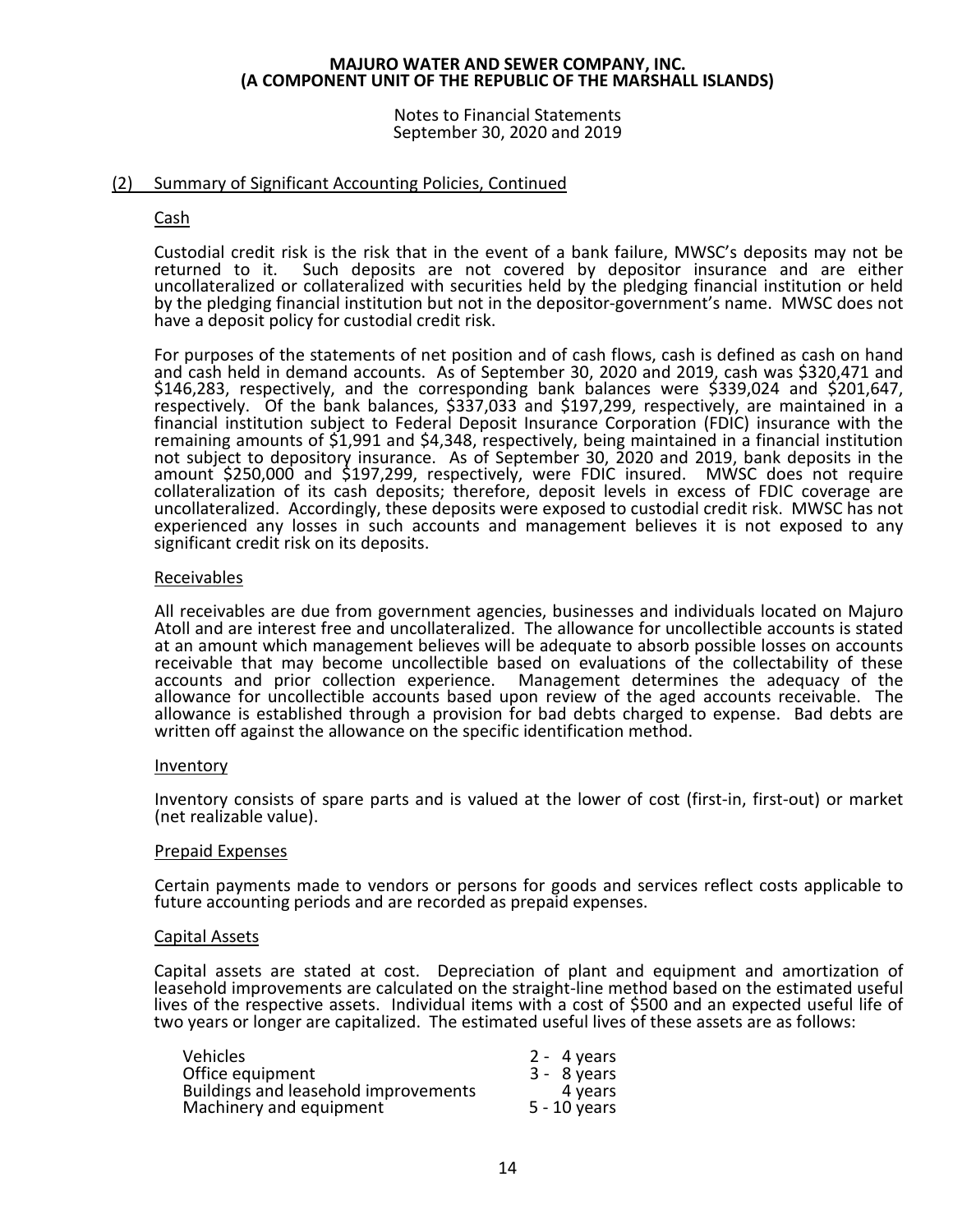Notes to Financial Statements September 30, 2020 and 2019

# (2) Summary of Significant Accounting Policies, Continued

#### Deferred Outflows of Resources

In addition to assets, the statement of net position will sometimes report a separate section for deferred outflows of resources. This separate financial statement element represents a This separate financial statement element represents a consumption of net position that applies to a future period and so will not be recognized as an outflow of resources (deduction of net position) until then. MWSC has no items that qualify for reporting in this category.

# Deferred Inflows of Resources

In addition to liabilities, the statement of net position will sometimes report a separate section for deferred inflows of resources. This separate financial statement element represents an acquisition of net position that applies to a future period and so will not be recognized as an inflow of resources (additions to net position) until then. MWSC has no items that qualify for reporting in this category.

#### Unearned Revenue

Unearned revenue is recorded when cash is received prior to being earned and relates to cash received in advance for utility billings.

#### Taxes

Corporate profits are not subject to income tax in the Republic of the Marshall Islands. The Government of the Republic of the Marshall Islands imposes a gross receipts tax of 3% on revenues. Pursuant to the Income Tax Act of 1989, as amended, sales of water and sewer services by public utility companies are exempt from gross revenue tax. Accordingly, MWSC is specifically exempt from this tax.

#### New Accounting Standards

During the year ended September 30, 2020, GASB issued Statement No. 95, *Postponement of the Effective Dates of Certain Authoritative Guidance*, which postpones the effective dates of GASB Statement No. 84, 89, 90, 91, 92 and 93 by one year and GASB Statement No. 87 by 18 months; however, earlier application of the provisions addressed in GASB Statement No. 95 is encouraged and is permitted to the extent specified in each pronouncement as originally issued. In accordance with GASB Statement No. 95, management has elected to postpone implementation of these statements.

In January 2017, GASB issued Statement No. 84, *Fiduciary Activities*. This Statement is to improve guidance regarding the identification of fiduciary activities for accounting and financial reporting purposes and how those activities should be reported. The requirements of this Statement will enhance consistency and comparability by (1) establishing specific criteria for identifying activities that should be reported as fiduciary activities and (2) clarifying whether and how business-type activities should report their fiduciary activities. Management does not believe that this statement, upon implementation, will have a material effect on the financial statements. In accordance with GASB Statement No. 95, GASB Statement No. 84 will be effective for fiscal year ending September 30, 2021.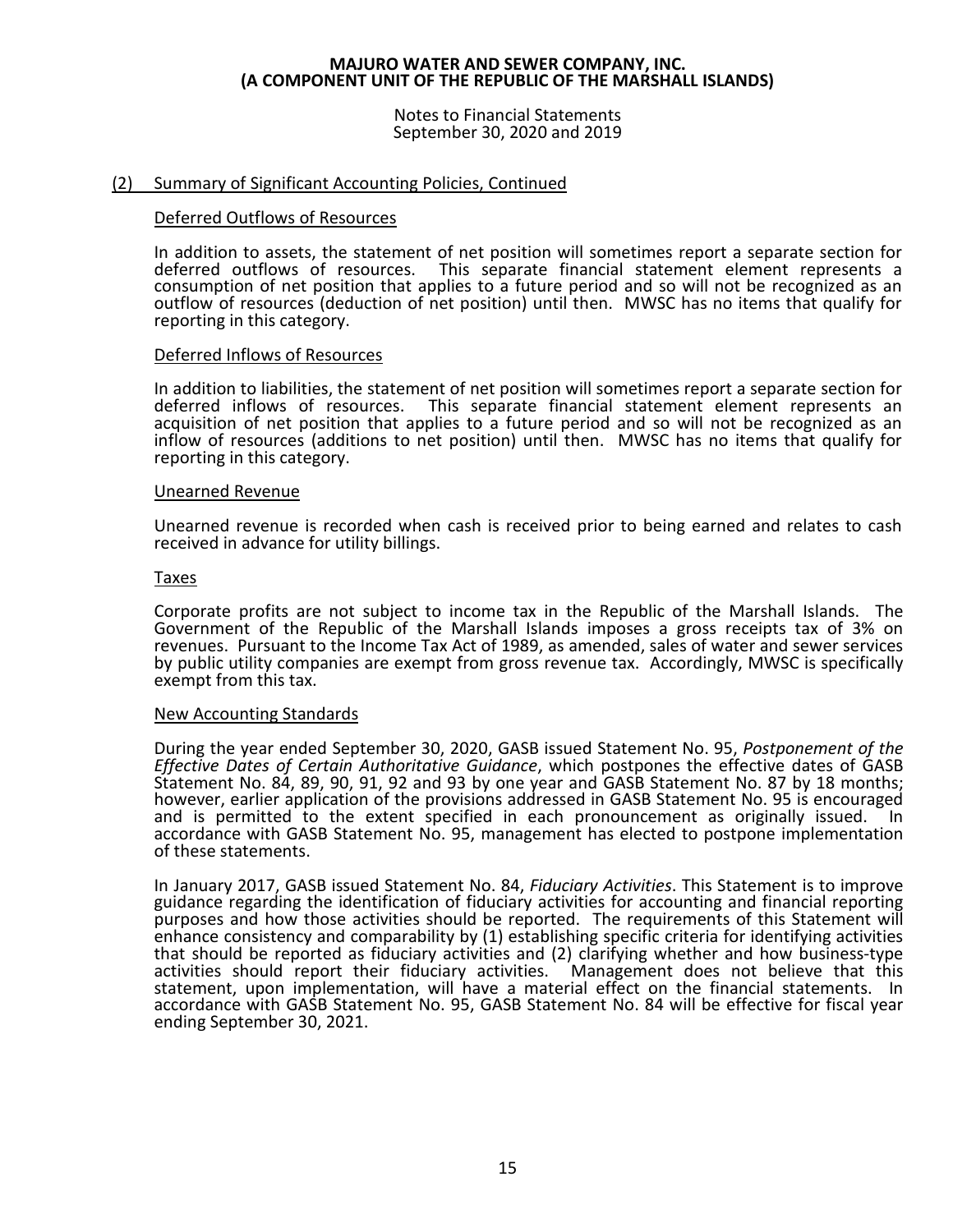Notes to Financial Statements September 30, 2020 and 2019

# (2) Summary of Significant Accounting Policies, Continued

#### New Accounting Standards, Continued

In June 2017, GASB issued Statement No. 87, *Leases*. The objective of this Statement is to better meet the information needs of financial statement users by improving accounting and financial reporting for leases by governments. This Statement increases the usefulness of governments' financial statements by requiring recognition of certain lease assets and liabilities for leases that previously were classified as operating leases and as inflows of resources or outflows of resources recognized based on the payment provisions of the contract. Management believes that this statement, upon implementation, will have a material effect on the financial statements. In accordance with GASB Statement No. 95, GASB Statement No. 87 will be effective for fiscal year ending September 30, 2022.

In June 2018, GASB issued Statement No. 89, *Accounting for Interest Cost Incurred Before the End of a Construction Period*. The objectives of this Statement are (1) to enhance the relevance and comparability of information about capital assets and the cost of borrowing for a reporting period and (2) to simplify accounting for interest cost incurred before the end of a construction period. Management does not believe that this statement, upon implementation, will have a material effect on the financial statements. In accordance with GASB Statement No. 95, GASB Statement No. 89 will be effective for fiscal year ending September 30, 2022.

In March 2018, GASB issued Statement No. 90, *Majority Equity Interests - An Amendment of GASB Statements No. 14 and 61*. The primary objectives of this Statement are to improve the consistency and comparability of reporting a government's majority equity interest in a legally separate organization and to improve the relevance of financial statement information for certain component units. It defines a majority equity interest and specifies that a majority equity interest in a legally separate organization should be reported as an investment if a government's holding of the equity interest meets the definition of an investment. A majority equity interest that meets the definition of an investment should be measured using the equity method, unless it is held by a special-purpose government engaged only in fiduciary activities, a fiduciary fund, or an endowment (including permanent and term endowments) or permanent fund. Those governments and funds should measure the majority equity interest at fair value. Management does not believe that this statement, upon implementation, will have a material effect on the financial statements. In accordance with GASB Statement No. 95, GASB Statement No. 90 will be effective for fiscal year ending September 30, 2021.

In May 2019, GASB issued Statement No. 91, *Conduit Debt Obligations*. The primary objectives of this Statement are to provide a single method of reporting conduit debt obligations by issuers and eliminate diversity in practice associated with (1) commitments extended by issuers, (2) arrangements associated with conduit debt obligations, and (3) related note disclosures. This Statement achieves those objectives by clarifying the existing definition of a conduit debt obligation; establishing that a conduit debt obligation is not a liability of the issuer; establishing standards for accounting and financial reporting of additional commitments and voluntary commitments extended by issuers and arrangements associated with conduit debt obligations; and improving required note disclosures. Management does not believe that this statement, upon implementation, will have a material effect on the financial statements. In accordance with GASB Statement No. 95, GASB Statement No. 91 will be effective for fiscal year ending September 30, 2023.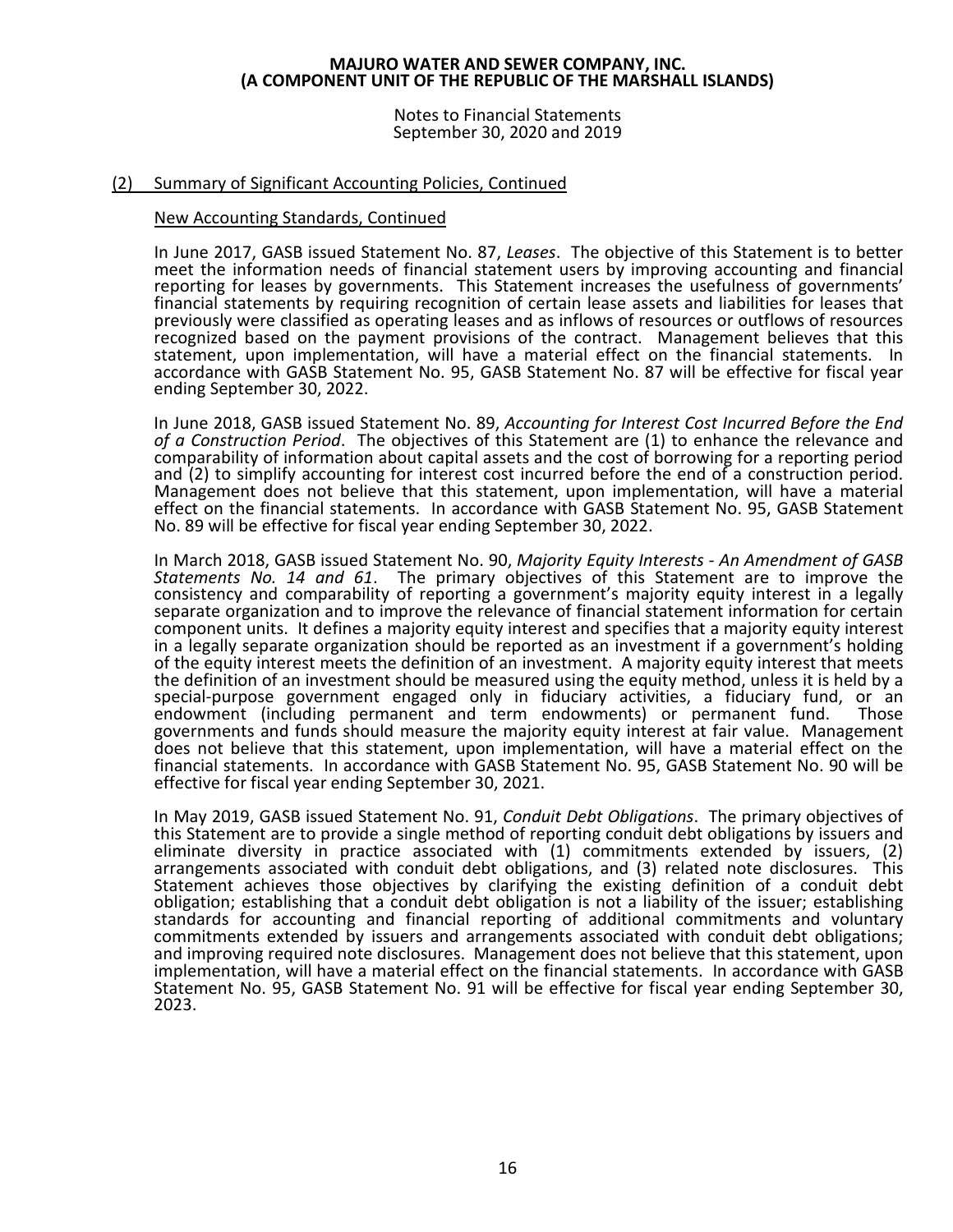Notes to Financial Statements September 30, 2020 and 2019

# (2) Summary of Significant Accounting Policies, Continued

#### New Accounting Standards, Continued

In January 2020, GASB issued statement No. 92, *Omnibus 2020*. The objectives of this Statement are to enhance comparability in accounting and financial reporting and to improve the consistency of authoritative literature by addressing practice issues that have been identified during implementation and application of certain GASB Statements. This Statement addresses a variety of topics and includes specific provisions about the effective date of Statement No. 87, *Leases*, and Implementation Guide No. 2019-3, *Leases*, for interim financial reports, the terminology used to refer to derivative instruments and the applicability of certain requirements of Statement No. 84, *Fiduciary Activities*, to postemployment benefits. The requirements related to the effective date of GASB Statement No. 87 and Implementation Guide 2019-3, reissuance recoveries and terminology used to refer to derivative instruments are effective upon issuance. In accordance with GASB Statement No. 95, the remaining requirements of GASB Statement No. 92 is effective for the fiscal year ending September 30, 2022.

In March 2020, GASB issued Statement No. 93, *Replacement of Interbank Offered Rates*. The primary objective of this statement is to address those and other accounting and financial reporting implications of the replacement of an IBOR. Management does not believe that this statement, upon implementation, will have a material effect on the financial statements. Except for paragraphs 11b, 13, and 14, GASB Statement No. 93 will be effective for fiscal year ending September 30, 2021. The requirement in paragraphs 11b, 13, and 14 are effective for fiscal year September 30, 2022.

In March 2020, GASB issued Statement No. 94, *Public-Private and Public-Public Partnerships and Availability Payment Arrangements*. The primary objective of this statement is to improve financial reporting by addressing issues related to public-private and public-public partnership arrangements. This statement also provides guidance for accounting and financial reporting for availability payment arrangements. Management does not believe that this statement, upon implementation, will have a material effect on the financial statements. GASB Statement No. 94 will be effective for fiscal year ending September 30, 2023.

In May 2020, GASB issued Statement No. 96, *Subscription-Based Information Technology Arrangements*. This Statement provides guidance on the accounting and financial reporting for subscription-based information technology arrangements (SBITAs) for government end users (governments). This Statement (1) defines a SBITA; (2) establishes that a SBITA results in a right-<br>to-use subscription asset - an intangible asset - and a corresponding subscription liability; (3) provides the capitalization criteria for outlays other than subscription payments, including implementation costs of a SBITA; and (4) requires note disclosures regarding a SBITA. Management does not believe that this statement, upon implementation, will have a material effect on the financial statements. GASB Statement No. 96 will be effective for fiscal year ending September 30, 2023.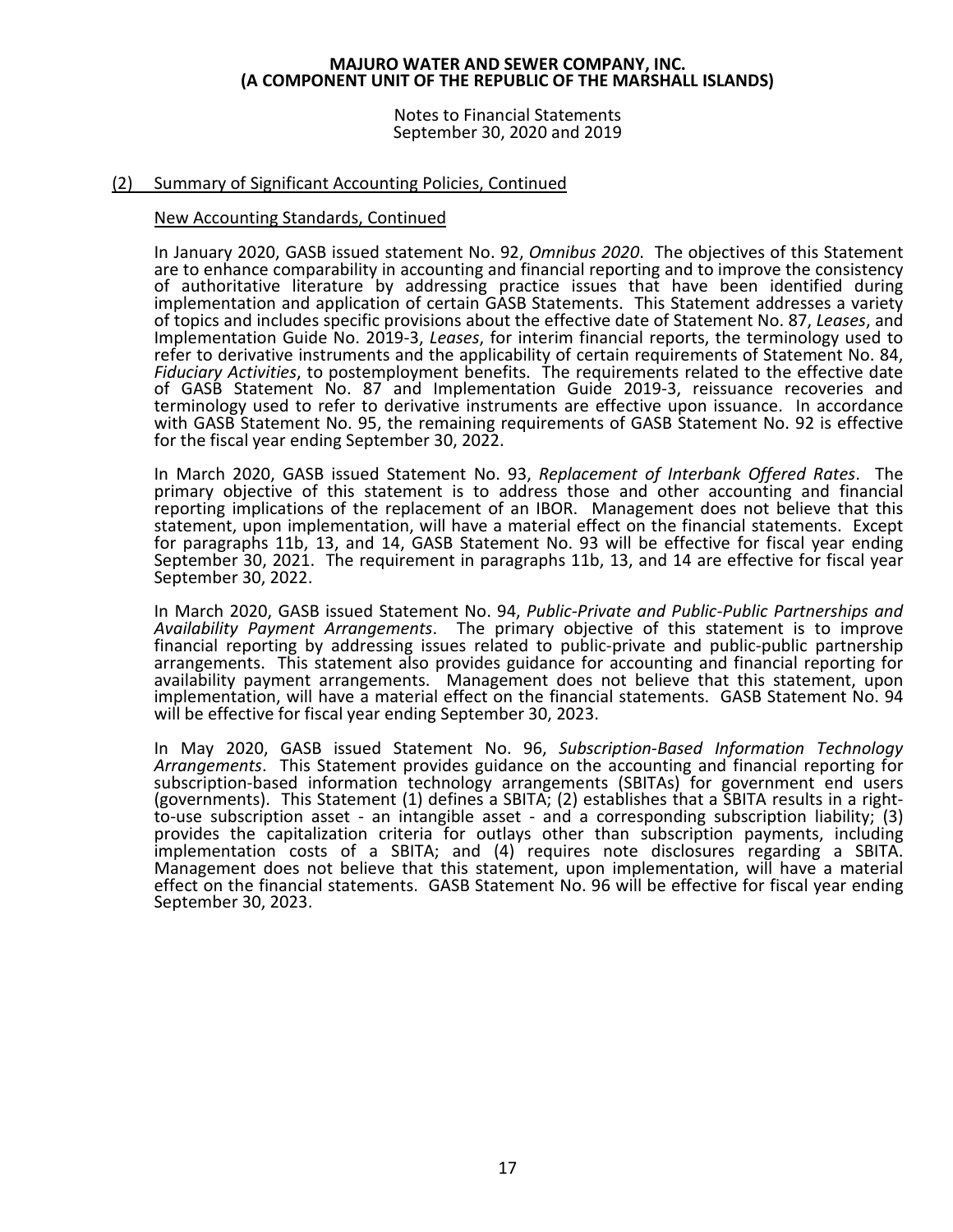Notes to Financial Statements September 30, 2020 and 2019

# (2) Summary of Significant Accounting Policies, Continued

#### New Accounting Standards, Continued

In June 2020, GASB issued Statement No. 97, *Certain Component Unit Criteria, and Accounting and Financial Reporting for Internal Revenue Code Section 457 Deferred Compensation Plans - an*  The primary objectives of this Statement are to (1) increase consistency and comparability related to the reporting of fiduciary component units in circumstances in which a potential component unit does not have a governing board and the primary government performs the duties that a governing board typically would perform; (2) mitigate costs associated with the reporting of certain defined contribution pension plans, defined contribution other postemployment benefit (OPEB) plans, and employee benefit plans other than pension plans or OPEB plans (other employee benefit plans) as fiduciary component units in fiduciary fund financial statements; and (3) enhance the relevance, consistency, and comparability of the accounting and financial reporting for Internal Revenue Code (IRC) Section 457 deferred compensation plans (Section 457 plans) that meet the definition of a pension plan and for benefits provided through those plans. GASB Statement No. 97 will be effective for fiscal year ending September 30, 2022.

#### Estimates

The preparation of financial statements in accordance with GAAP requires management to make estimates and assumptions that affect the reported amounts of assets and deferred outflows of resources, liabilities and deferred inflows of resources, and disclosures of contingent assets and liabilities at the date of the financial statements and the reported amounts of revenues and expenses during the reporting period. Actual results could differ from those estimates.

#### (3) Inventory

Spare parts inventory at September 30, 2020 and 2019, consists of the following:

|                         | 2020                                    | 2019                       |
|-------------------------|-----------------------------------------|----------------------------|
| Water<br>Sewer<br>Other | \$469,627<br>296,530<br>$\qquad \qquad$ | \$310,349<br>70,066<br>110 |
|                         | \$766,157                               | \$380,525                  |

#### (4) Capital Assets

Capital asset activity for the years ended September 30, 2020 and 2019 was as follows:

|                                                                                                                                                                |                                 | 2020              |             |                                      |
|----------------------------------------------------------------------------------------------------------------------------------------------------------------|---------------------------------|-------------------|-------------|--------------------------------------|
|                                                                                                                                                                | October 1,<br>2019              | Additions         | Retirements | September 30,<br>2020                |
| Vehicles<br>Machinery and equipment<br>Office equipment<br><b>Buildings and leasehold</b><br>improvements<br>Less accumulated depreciation<br>and amortization | 272,686<br>1,878,863<br>237,663 | 207,108<br>29,273 | \$          | Ś<br>272,686<br>2,085,971<br>266,936 |
|                                                                                                                                                                | 952,501<br>3,341,713            | 236,381           |             | 952,501<br>3,578,094                 |
|                                                                                                                                                                | (1,844,064)                     | (354,040)         |             | (2, 198, 104)                        |
|                                                                                                                                                                | \$1,497,649                     | \$ (117, 659)     |             | \$1,379,990                          |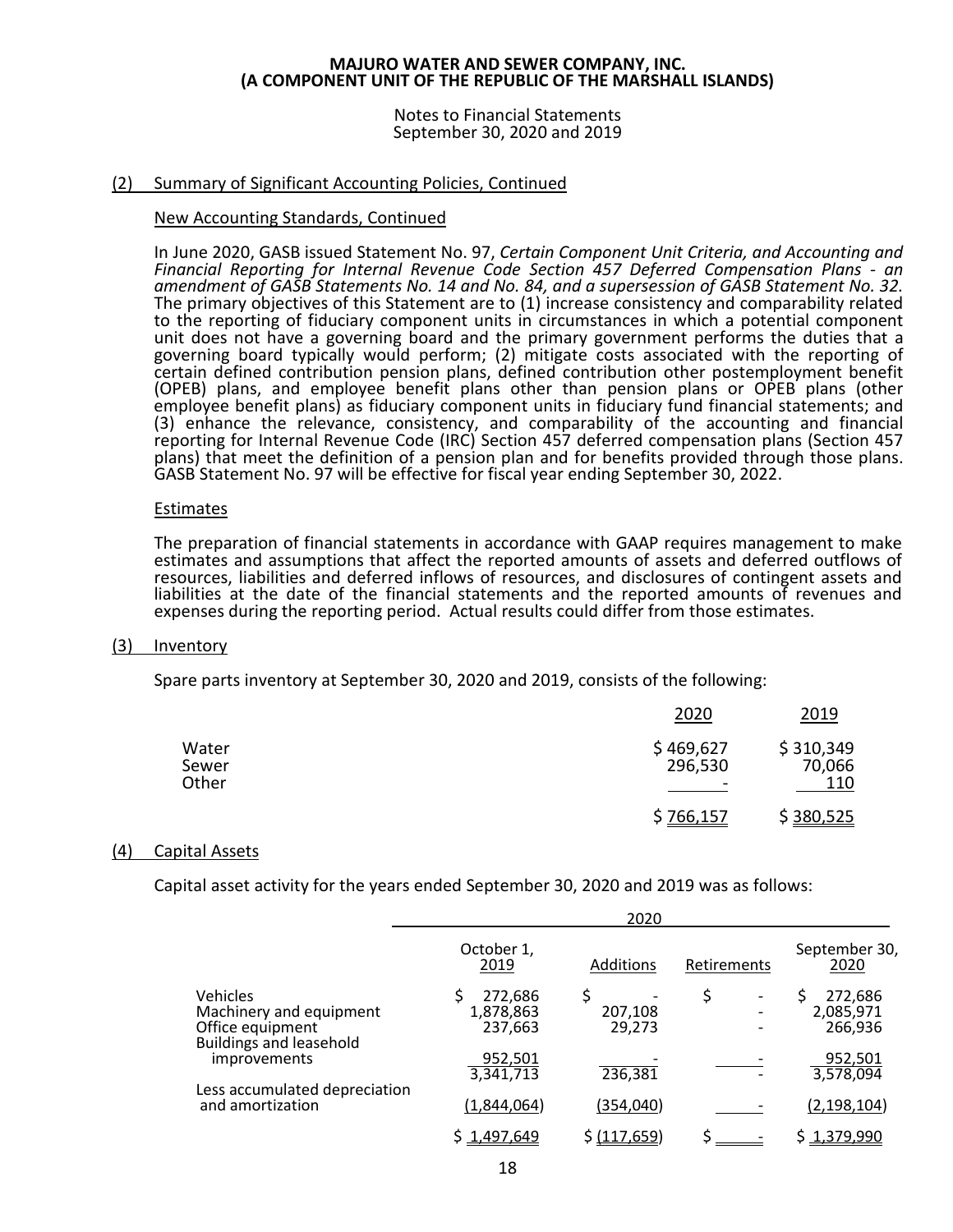# Notes to Financial Statements September 30, 2020 and 2019

# (4) Capital Assets, Continued

|                                                                                    |                                 | 2019                       |                                |                                       |
|------------------------------------------------------------------------------------|---------------------------------|----------------------------|--------------------------------|---------------------------------------|
|                                                                                    | October 1,<br>2018              | Additions                  | <b>Retirements</b>             | September 30,<br>2019                 |
| Vehicles<br>Machinery and equipment<br>Office equipment<br>Buildings and leasehold | 255,173<br>1,584,519<br>230,855 | 17,513<br>294,344<br>6,808 | \$<br>$\overline{\phantom{a}}$ | \$<br>272,686<br>1,878,863<br>237,663 |
| improvements                                                                       | 952,501<br>3,023,048            | 318,665                    |                                | 952,501<br>3,341,713                  |
| Less accumulated depreciation<br>and amortization                                  | (1,490,302)                     | (353, 762)                 |                                | (1,844,064)                           |
|                                                                                    | \$1,532,746                     | (35,097)                   |                                | \$1,497,649                           |

# (5) Capital Contributions

Capital contributions for the years ended September 30, 2020 and 2019, consist of the following:

|                                                                                                                                                       | 2020                | 2019 |
|-------------------------------------------------------------------------------------------------------------------------------------------------------|---------------------|------|
| U.S. Government:<br>U.S. Department of the Interior:<br>Geospatial Asset Location and Cataloging Project<br>Water Main Repair and Restoration Program | \$83,225<br>208,087 |      |
|                                                                                                                                                       | \$291,312           |      |

# (6) Employee Retirement Plan

MWSC together with KAJUR and MEC have implemented a RMI defined contribution retirement savings plan (the Plan) for their respective employees, whereby employees eighteen years and older are eligible to participate upon one year of employment. Plan participants may contribute any amount of their salaries to be matched 100% by their respective employers up to 10% of base salaries. Withdrawal from the Plan occurs upon termination of employment, death, or financial hardship. Plan assets are held in a trust fund administered by a trustee in accordance with the trust agreement. Management has the authority to establish or amend Plan provisions and contribution requirements. MWSC contributed \$12,053 and \$13,439 to Plan participant accounts during the years ended September 30, 2020 and 2019, respectively, and total combined plan assets were \$1,778,648 and \$1,616,246 as of September 30, 2020 and 2019, respectively.

# (7) Related Party Transactions

MWSC is a component unit of RepMar and is therefore affiliated with all RepMar-owned and affiliated entities. MWSC's utility service is provided to RepMar and all RepMar-owned and affiliated entities. Services are extended to these entities at more favorable terms and conditions than those afforded to third parties. MWSC utilizes services from certain affiliated entities at substantially more favorable terms and conditions than those provided to third parties.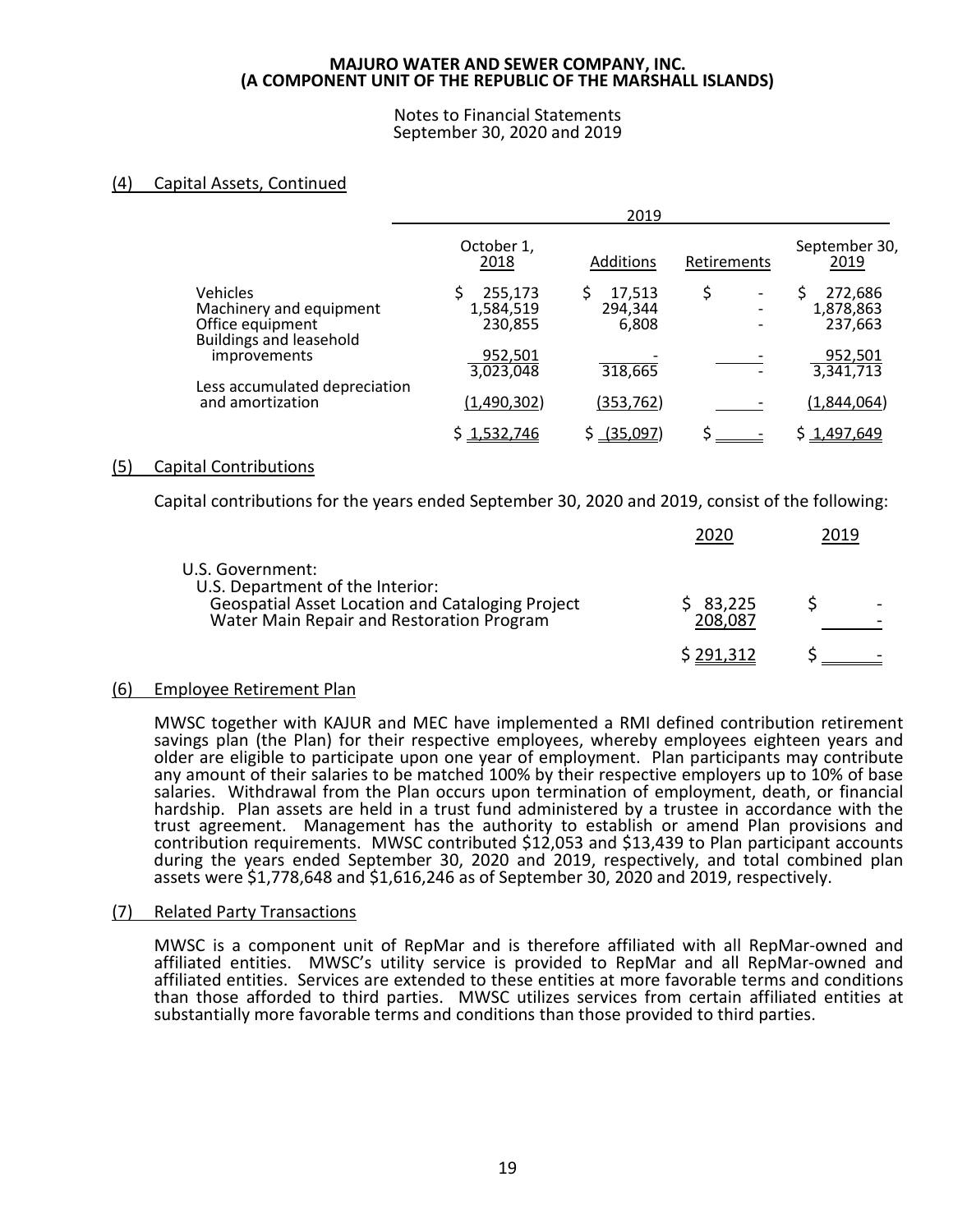#### Notes to Financial Statements September 30, 2020 and 2019

# (7) Related Party Transactions, Continued

A summary of related party transactions for the years ended September 30, 2020 and 2019, and related receivable and payable balances as of September 30, 2020 and 2019, is as follows:

|                                                                                                                                                                                                  | 2020                                          |                                                    |                                                                                                |
|--------------------------------------------------------------------------------------------------------------------------------------------------------------------------------------------------|-----------------------------------------------|----------------------------------------------------|------------------------------------------------------------------------------------------------|
|                                                                                                                                                                                                  | Revenues                                      |                                                    | Expenses Receivables<br>Payables                                                               |
| RepMar<br>Marshalls Energy Company, Inc.<br>Marshall Islands National Telecommunications<br>Authority<br>Marshall Islands Social Security Administration<br>Majuro Resort, Inc.<br><b>Others</b> | \$393,883<br>12,744                           | 320,792                                            | $$103,574 \t$54,834 \t$$<br>16,742<br>31,458<br>3,186,741                                      |
|                                                                                                                                                                                                  | 1,831<br>828<br>57,930<br>62,400<br>\$529.616 | 22,188<br>132,799<br>4,710<br>154,991<br>\$739,054 | 5,679<br>1,035<br>43,888<br>48<br>15,864<br>1,563<br>897<br>52,429<br>\$3,250,866<br>\$160,312 |
|                                                                                                                                                                                                  |                                               | 2019                                               |                                                                                                |
|                                                                                                                                                                                                  | Revenues                                      |                                                    | Expenses Receivables<br>Payables                                                               |
| RepMar<br>Marshalls Energy Company, Inc.                                                                                                                                                         | \$323,421                                     | $$35,536$ \$ 29,776 \$                             |                                                                                                |
|                                                                                                                                                                                                  | 9,069                                         | 282,404                                            | 30,057<br>2,957,374                                                                            |
| <b>Marshall Islands National Telecommunications</b><br>Authority<br>Marshall Islands Social Security Administration<br>Majuro Resort, Inc.<br><b>Others</b>                                      | 4,699<br>511<br>50,309<br>51,127              | 19,177<br>152,008<br>14,966<br>307                 | 5,720<br>3,470<br>91<br>30,682<br>8,500<br>89<br>75<br>30,580                                  |

Receivables from and payables to affiliates are uncollateralized, are interest free and have no set repayment terms.

During the years ended September 30, 2020 and 2019, MWSC was the recipient of operating subsidies from RepMar as follows:

|                                                                                            | 2020                 | 2019              |
|--------------------------------------------------------------------------------------------|----------------------|-------------------|
| <b>Compact of Free Association Public Infrastructure Sector</b><br>Grants:                 |                      |                   |
| Majuro Water and Sewer Capital Upgrade Projects<br>Republic of China Capital Projects Fund | \$135,525<br>622,377 | 89,051<br>22,423  |
|                                                                                            | <u>757,902</u>       | <u> 5 111,474</u> |

As of September 30, 2020, the amount of \$148,800 relating to operating subsidies is due from RepMar.

(8) Risk Management

MWSC is exposed to various risks of loss related to torts; theft of, damage to, and destruction of assets; errors and omissions; injuries to employees; and natural disasters. MWSC has elected to purchase commercial insurance from independent third parties for the risks of loss to which it is exposed. However, as of September 30, 2020 and 2019, respectively, MWSC is self-insured for any losses that could befall its buildings, equipment and inventory. Claims expenses and liabilities are reported when it is probable that a loss has occurred and the amount of that loss can be reasonably estimated. No losses as a result of these risks have occurred in any of the past three years.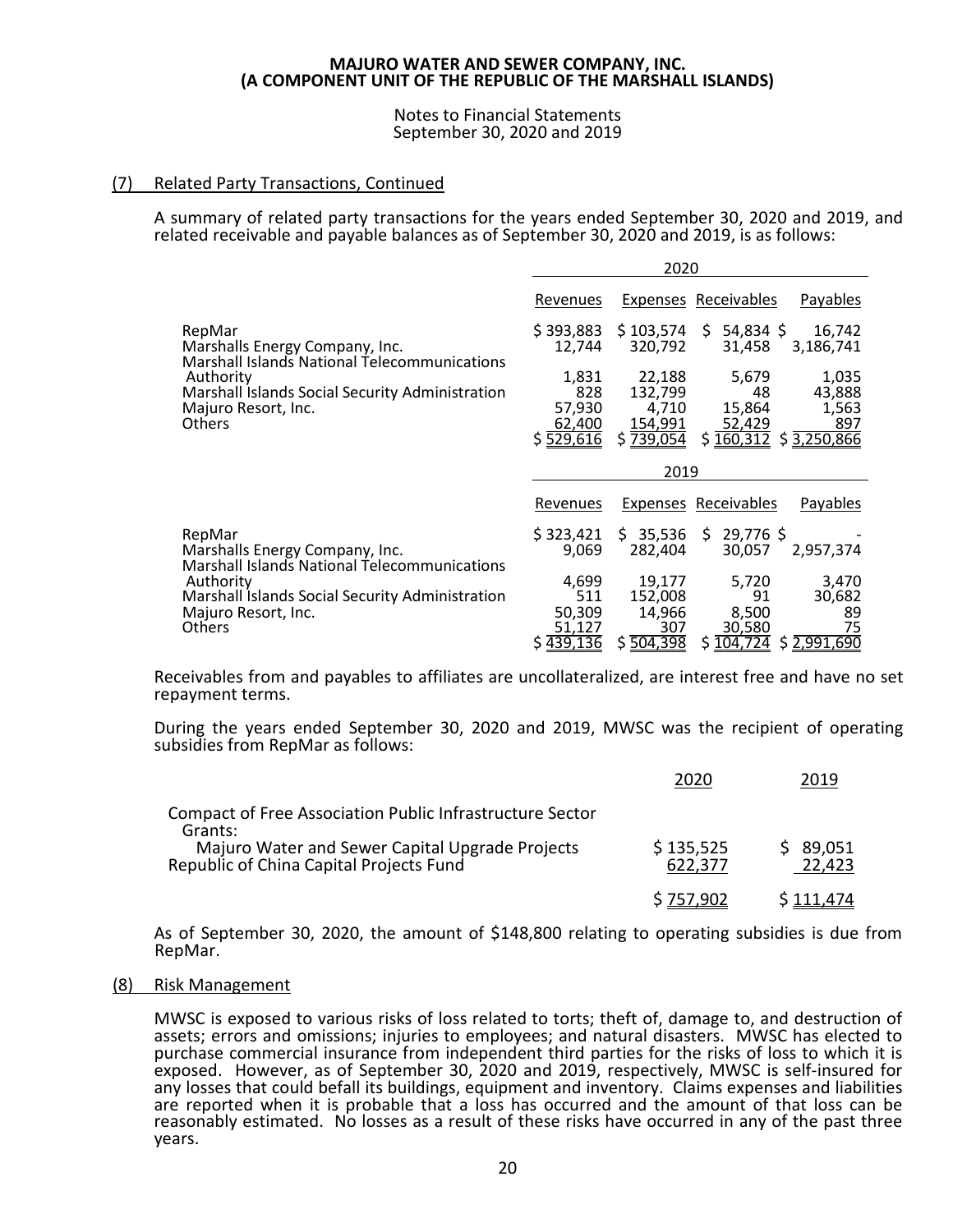Notes to Financial Statements September 30, 2020 and 2019

# (9) Commitment

On February 19, 2003, RepMar and MWSC entered into a franchise agreement to provide water and sewer service to the atoll of Majuro. The agreement incorporates a lease agreement for MWSC to lease from RepMar the water and sewer system for a period of ten years at a rate of \$100,000 per annum, commencing three years after the lease is in effect (February 19, 2006). MWSC is currently delinquent on \$1,000,000 of payments for the franchise agreement dating back to 2003. The delinquent amount is based on a rate of \$100,000 per annum for 10 years. As of September 30, 2020 and 2019, MWSC did not record the liability per the franchise agreement due to lack of capacity to make the payments in the foreseeable future. MWSC essentially depends on financing from RepMar and services being extended to MWSC from the Marshalls Energy Company, Inc. at more favorable terms and conditions than those afforded to third parties to be able to continue as a going concern. Thus, management will negotiate the franchise terms with RepMar. If negotiations fail, MWSC may become liable for the above amounts but management does not believe that it will possess the ability to liquidate that liability.

# (10) Contingencies

# Going Concern

The accompanying financial statements have been prepared in accordance with accounting principles generally accepted in the United States of America, which contemplates the continuation of MWSC as a going concern. During the years ended September 30, 2020 and 2019, MWSC incurred losses from operations of \$789,249 and \$437,809, respectively. During the years ended September 30, 2020 and 2019, the operations of MWSC were funded by appropriations from the Nitijela of RepMar of \$757,902 and \$111,474, respectively. In addition, MWSC has used a substantial amount of working capital in its operations resulting in a working capital deficiency at September 30, 2020 and 2019 of \$2,137,944 and \$2,407,960, respectively.

In view of these matters, realization of a major portion of the assets in the accompanying statement of net position at September 30, 2020, is dependent upon continued operations of MWSC, which, in turn, is dependent upon MWSC's ability to collect and distribute fresh water and wastewater. Management acknowledges that the continuation of MWSC's operations is dependent upon the future financial support of RepMar, compensation by RepMar for the cost of actual utility service provided, the collection of long outstanding utility receivables, and/or significant improvements in operations, among other matters. Additionally, in order for MWSC to continue as a going concern, it may need to delay payments to the Marshalls Energy Company, Inc., a related party, for electricity usage.

#### Federal Grants

MWSC participates in a number of federally assisted grant programs. These programs are subject to financial and compliance audits to ascertain if Federal laws and guidelines have been followed. MWSC's management believes that liabilities, if any, for reimbursement which may arise as a result of these audits will not be material to the financial position of MWSC.

#### Litigation

MWSC is a party to legal proceedings. MWSC's management believes that the provision for any liability will not be material to the accompanying financial statements.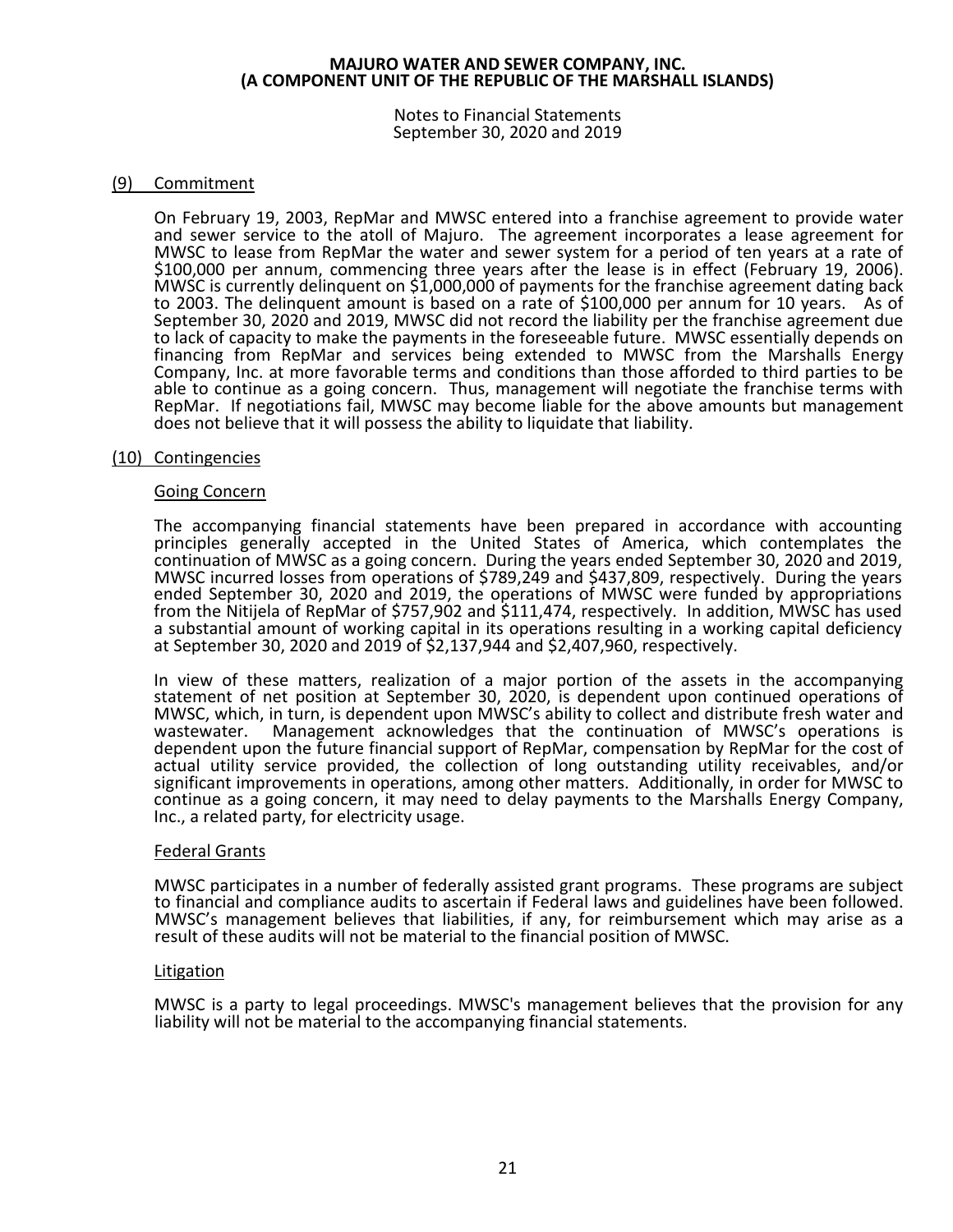Notes to Financial Statements September 30, 2020 and 2019

# (11) COVID-19 Pandemic

On March 11, 2020, the World Health Organization declared the novel strain of coronavirus (COVID-19) a global pandemic and recommended the containment and mitigation measures worldwide. On October 28, 2020, one confirmed case was identified in the Marshall Islands that was subsequently isolated and contained. On November 17, 2020, an additional three cases were identified and which were isolated and contained. As of October 14, 2021, no community transmission has been identified. MWSC has determined that should community transmission occur within the Marshall Islands, it may negatively impact MWSC's business, results of operations, financial position and MWSC may become dependent upon the financial support of RepMar. However, the effect of the pandemic on RepMar is also uncertain and future available funding to RepMar component units maybe limited. Therefore, while MWSC expects this matter to potentially have a negative impact on its business, results of operations, and financial position, the related financial impact cannot reasonably estimated at this time.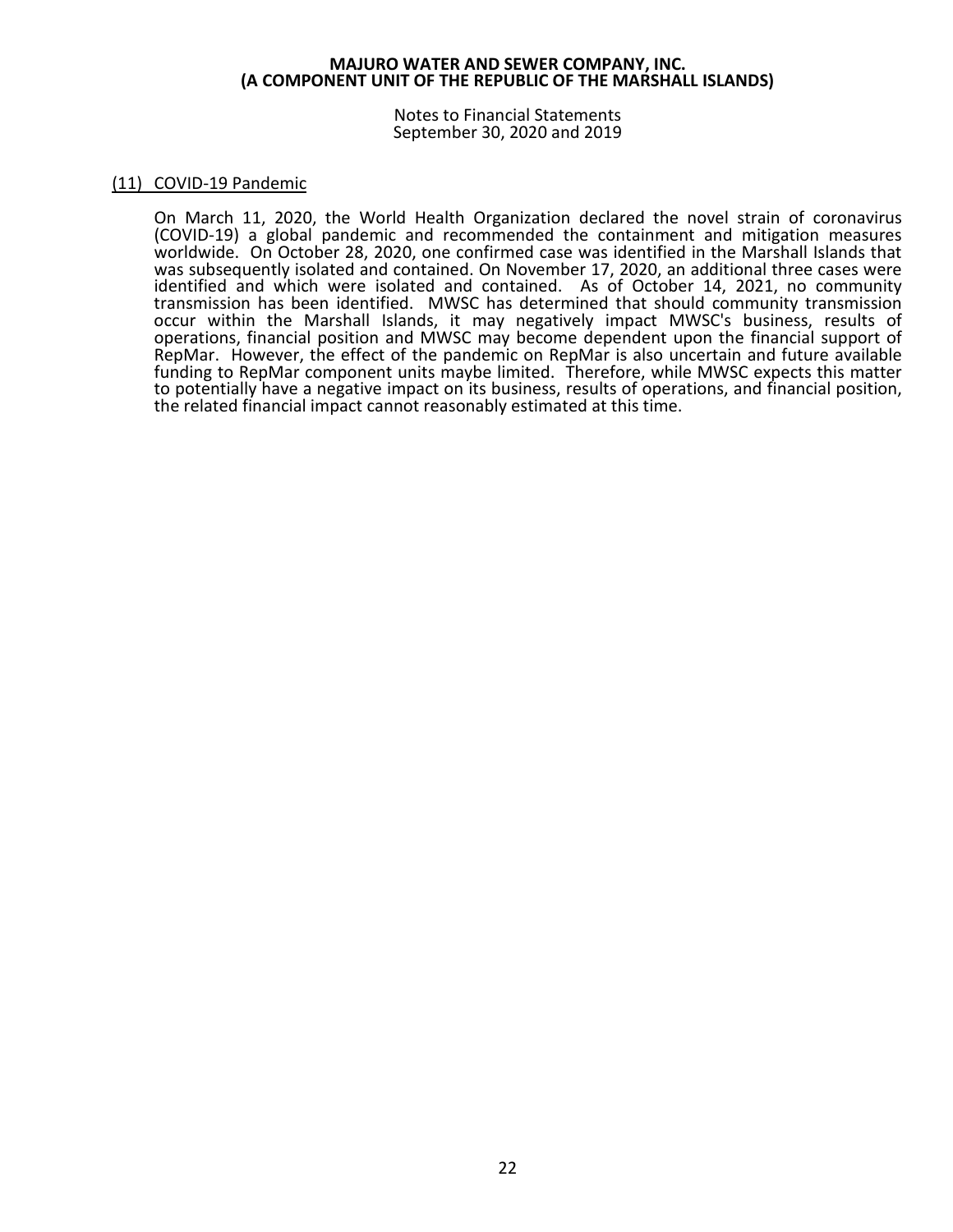

Deloitte & Touche LLP 361 South Marine Corps Drive Tamuning, GU 96913-3973 USA

Tel: +1 (671) 646-3884 Fax: +1 (671) 649-4265

www.deloitte.com

#### **INDEPENDENT AUDITORS' REPORT ON INTERNAL CONTROL OVER FINANCIAL REPORTING AND ON COMPLIANCE AND OTHER MATTERS BASED ON AN AUDIT OF FINANCIAL STATEMENTS PERFORMED IN ACCORDANCE WITH** *GOVERNMENT AUDITING STANDARDS*

Board of Directors Majuro Water and Sewer Company, Inc.:

We have audited, in accordance with the auditing standards generally accepted in the United States of America and the standards applicable to financial audits contained in *Government Auditing Standards* issued by the Comptroller General of the United States, the financial statements of Majuro Water and Sewer Company, Inc. (MWSC), which comprise the statement of net position as of September 30, 2020, and the related statements of revenues, expenses, and changes in net position and of cash flows for the year then ended, and the related notes to the financial statements, and have issued our report thereon dated October 14, 2021.

# **Internal Control Over Financial Reporting**

In planning and performing our audit of the financial statements, we considered MWSC's internal control over financial reporting (internal control) as a basis for designing audit procedures that are appropriate in the circumstances for the purpose of expressing our opinion on the financial statements, but not for the purpose of expressing an opinion on the effectiveness of MWSC's internal control. Accordingly, we do not express an opinion on the effectiveness of MWSC's internal control.

A *deficiency in internal control* exists when the design or operation of a control does not allow management or employees, in the normal course of performing their assigned functions, to prevent, or detect and correct, misstatements on a timely basis. A *material weakness* is a deficiency, or a combination of deficiencies, in internal control, such that there is a reasonable possibility that a material misstatement of the entity's financial statements will not be prevented, or detected and corrected on a timely basis.

Our consideration of internal control was for the limited purpose described in the first paragraph of this section and was not designed to identify all deficiencies in internal control that might be material weaknesses or significant deficiencies. Given these limitations, during our audit we did not identify any deficiencies in internal control that we consider to be material weaknesses. However, material weaknesses may exist that have not been identified.

#### **Compliance and Other Matters**

As part of obtaining reasonable assurance about whether MWSC's financial statements are free from material misstatement, we performed tests of its compliance with certain provisions of laws, regulations, contracts, and grant agreements, noncompliance with which could have a direct and material effect on the financial statements. However, providing an opinion on compliance with those provisions was not an objective of our audit, and accordingly, we do not express such an opinion. The results of our tests disclosed no instances of noncompliance or other matters that are required to be reported under *Government Auditing Standards*.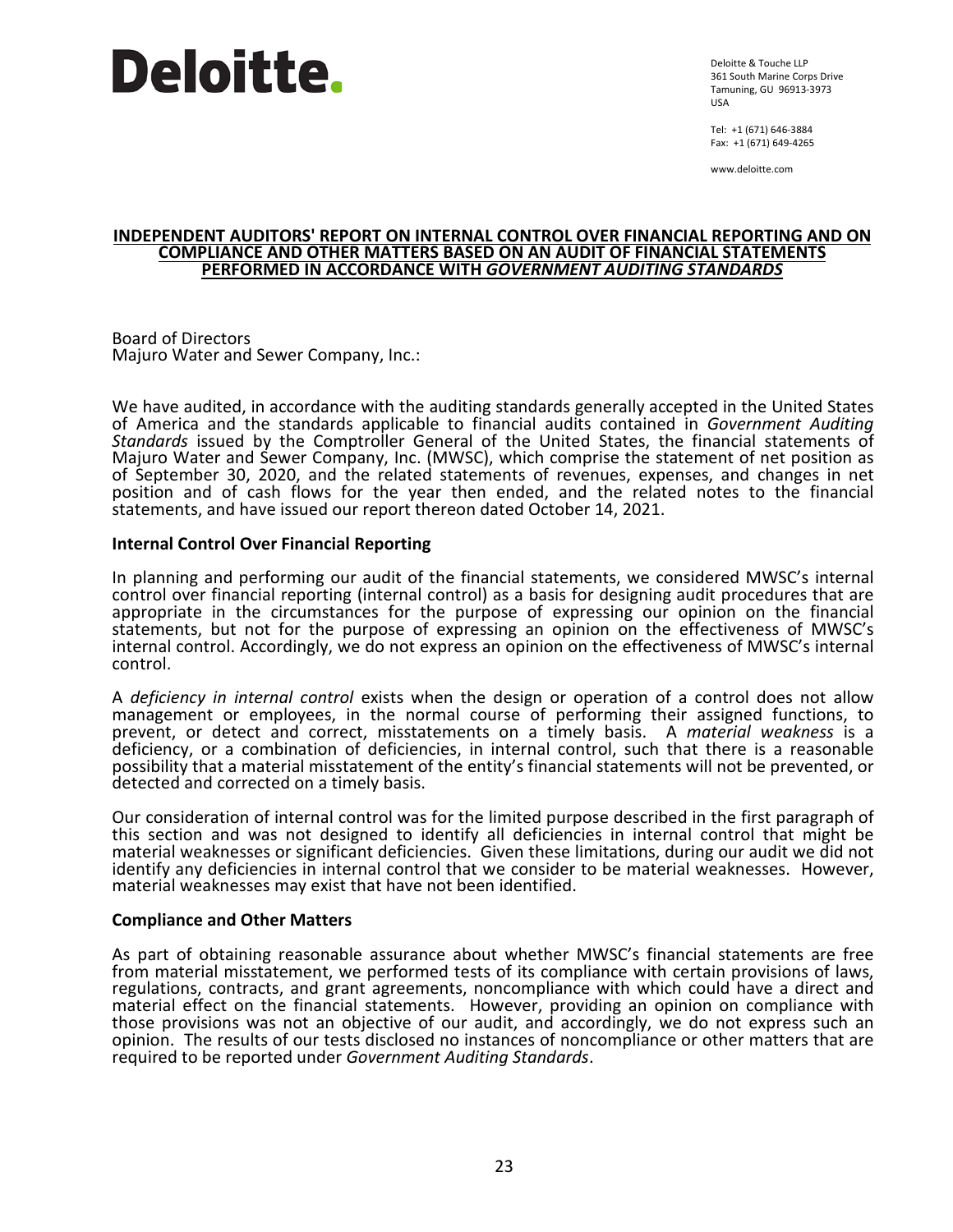

# **Purpose of this Report**

The purpose of this report is solely to describe the scope of our testing of internal control and compliance and the results of that testing, and not to provide an opinion on the effectiveness of the entity's internal control or on compliance. This report is an integral part of an audit performed in accordance with *Government Auditing Standards* in considering the entity's internal control and compliance. Accordingly, this communication is not suitable for any other purpose.

loith Nachell

October 14, 2021